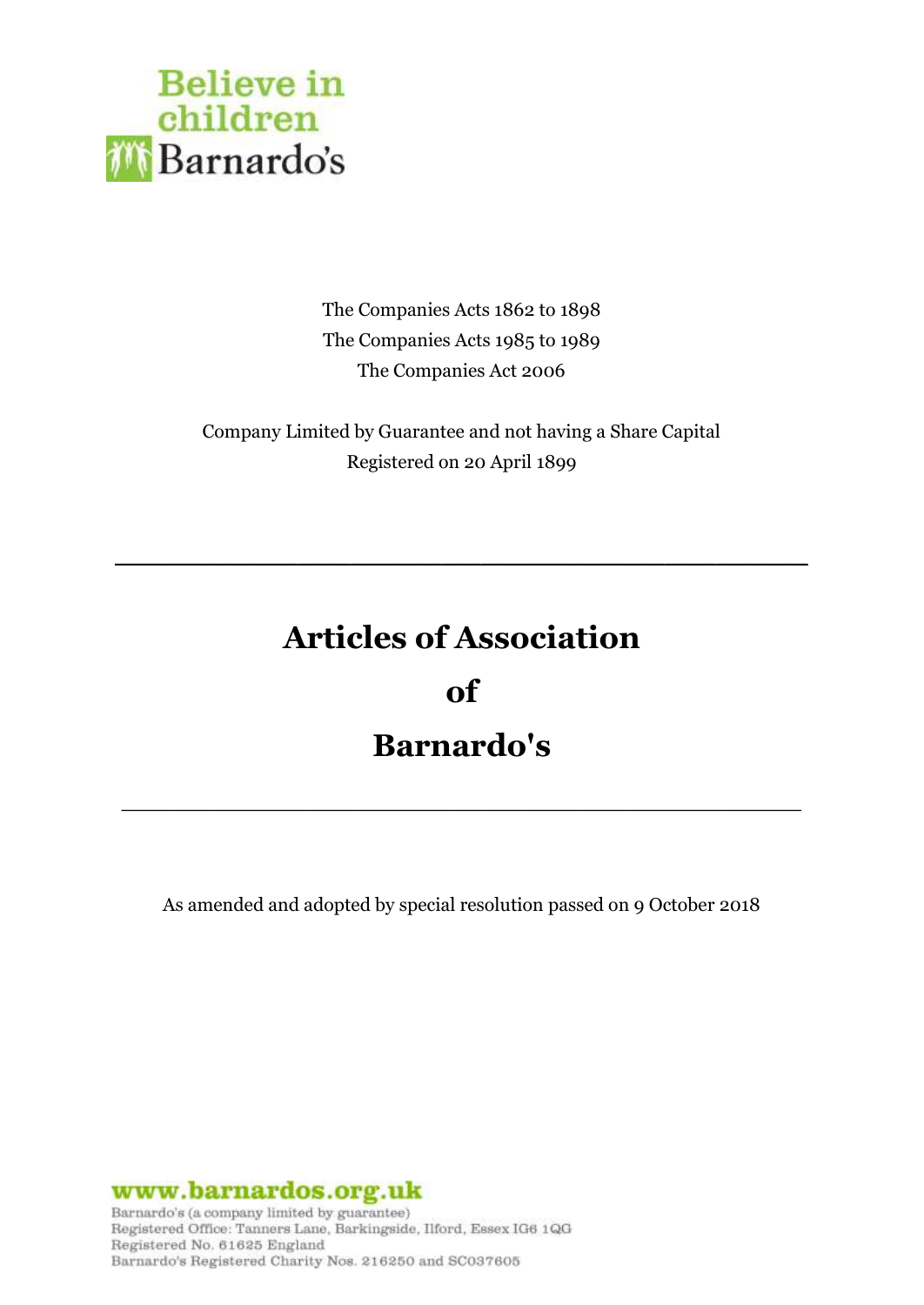# The Companies Acts 1862 to 1898<br>The Companies Acts 1985 to 1989<br>The Companies Act 2006

# Company Limited by Guarantee and not having a Share Capital

# **Index to Articles of Association of Barnardo's**

| 1.  |                                                                        |
|-----|------------------------------------------------------------------------|
|     |                                                                        |
| 2.  |                                                                        |
|     |                                                                        |
| 3.  |                                                                        |
|     |                                                                        |
| 4.  |                                                                        |
|     |                                                                        |
| 5.  |                                                                        |
|     |                                                                        |
| 6.  |                                                                        |
| 7.  |                                                                        |
|     | TRUSTEES .                                                             |
|     |                                                                        |
| 8.  |                                                                        |
| 9.  |                                                                        |
| 10. |                                                                        |
| 11. |                                                                        |
| 12. |                                                                        |
| 13. | Rules.                                                                 |
|     |                                                                        |
| 14. |                                                                        |
| 15. |                                                                        |
| 16. |                                                                        |
| 17. |                                                                        |
| 18. | <b>Appointment of Chair, Deputy Chair and Honorary Treasurer 10</b>    |
| 19. |                                                                        |
| 20. |                                                                        |
| 21. |                                                                        |
| 22. | Trustee interests and management of conflicts of interest  12          |
| 23. |                                                                        |
|     | 24. Validity of Trustee actions                                        |
|     |                                                                        |
|     |                                                                        |
|     | 26. Appointment of Trustees and retirement of Trustees by rotation  14 |
|     |                                                                        |
|     |                                                                        |
|     |                                                                        |
|     |                                                                        |
|     |                                                                        |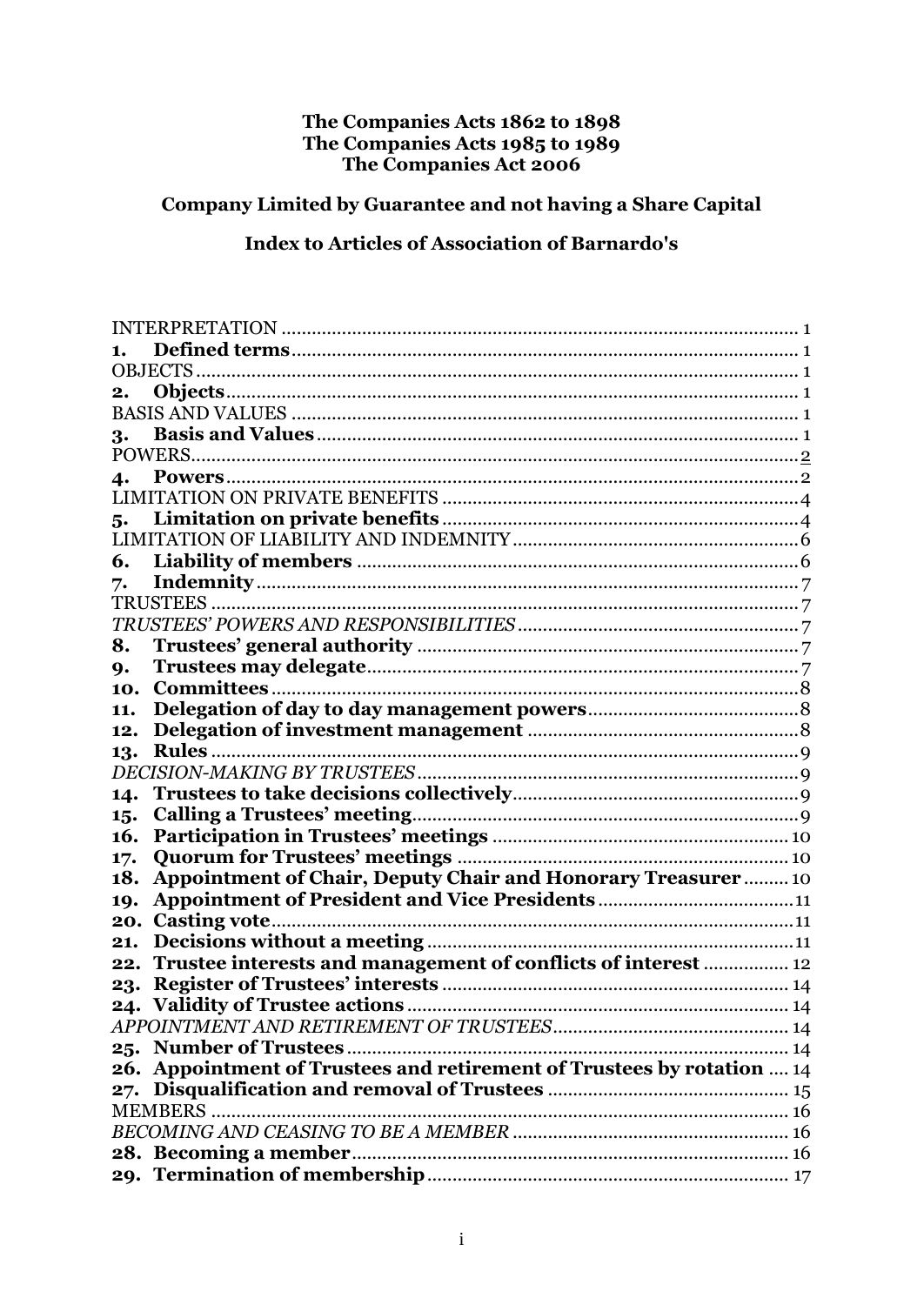| 31.   |                                                   |  |  |
|-------|---------------------------------------------------|--|--|
| 32.   |                                                   |  |  |
| 33.   |                                                   |  |  |
| 34.   |                                                   |  |  |
| $35-$ |                                                   |  |  |
| 36.   |                                                   |  |  |
| 37.   |                                                   |  |  |
|       |                                                   |  |  |
|       |                                                   |  |  |
|       |                                                   |  |  |
|       |                                                   |  |  |
| 41.   |                                                   |  |  |
|       |                                                   |  |  |
|       |                                                   |  |  |
|       |                                                   |  |  |
|       |                                                   |  |  |
|       |                                                   |  |  |
|       |                                                   |  |  |
|       |                                                   |  |  |
|       | ADMINISTRATIVE ARRANGEMENTS AND MISCELLANEOUS  27 |  |  |
|       |                                                   |  |  |
|       |                                                   |  |  |
|       |                                                   |  |  |
| 51.   |                                                   |  |  |
| 52.   |                                                   |  |  |
| 53.   |                                                   |  |  |
| 54.   |                                                   |  |  |
|       |                                                   |  |  |
| 55.   |                                                   |  |  |
|       |                                                   |  |  |
|       |                                                   |  |  |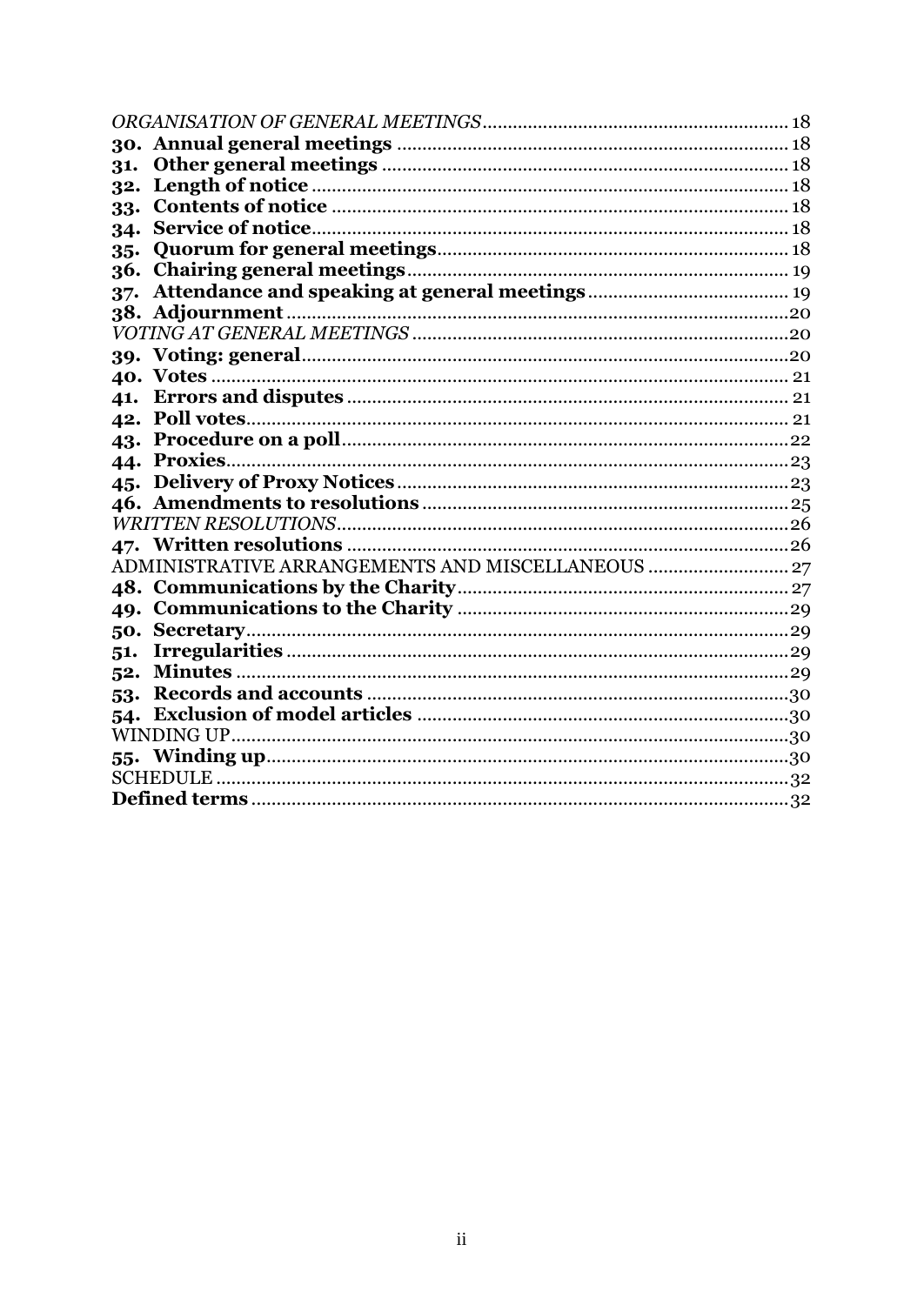# **The Companies Acts 1862 to 1898 The Companies Acts 1985 to 1989 The Companies Act 2006**

# **Company Limited by Guarantee and not having a Share Capital**

# **Articles of Association of Barnardo's**

# **INTERPRETATION**

### <span id="page-3-1"></span><span id="page-3-0"></span>**1. Defined terms**

The interpretation of these Articles is governed by the provisions set out in the Schedule at the end of the Articles.

#### **OBJECTS**

### <span id="page-3-3"></span><span id="page-3-2"></span>**2. Objects**

The Objects of the Charity are for the public benefit:

- 2.1 To promote the care, safety and upbringing of children and young people by:-
	- 2.1.1 supporting and assisting those in need, their families and carers;
	- 2.1.2 promoting their health; and
	- 2.1.3 advancing their education.
- 2.2 The relief of those in need by reason of age, ill-health, disability, financial hardship or other disadvantage.

# **BASIS AND VALUES**

### <span id="page-3-5"></span><span id="page-3-4"></span>**3. Basis and Values**

In pursuing the Objects, the Charity shall have regard to its Basis and Values being:

- 3.1 Basis
	- 3.1.1 Barnardo's derives its inspiration and values from the Christian faith.
	- 3.1.2 These values, enriched and shared by many people of other faiths and of no religious faith, provide the basis of our work with children and young people, their families and communities.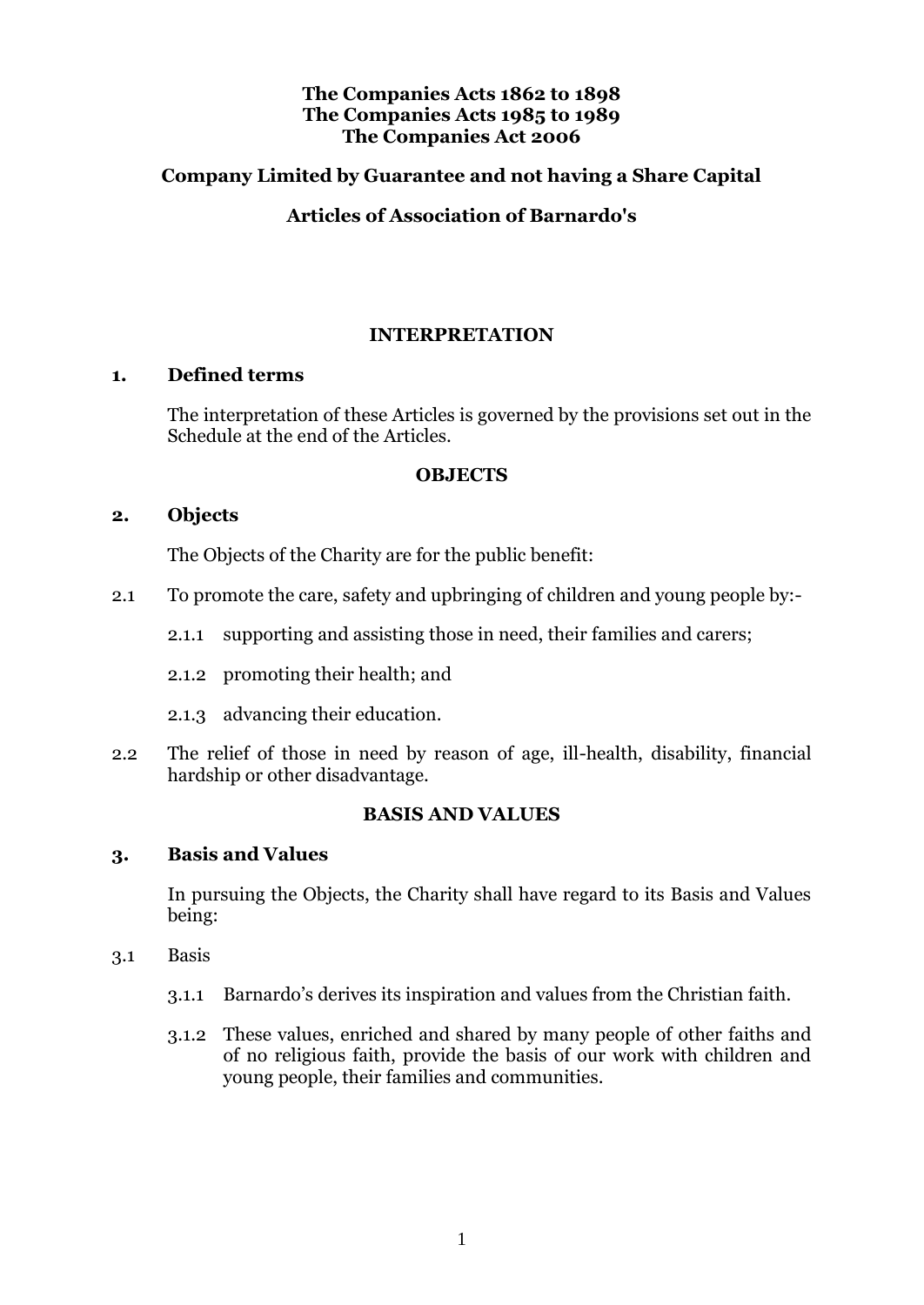# 3.2 Values

Barnardo's work is carried out in accordance with the following values:

- 3.2.1 Respecting the unique worth of every person;
- 3.2.2 Encouraging people to fulfil their potential;
- 3.2.3 Working with hope;
- 3.2.4 Exercising responsible stewardship.

### **POWERS**

### <span id="page-4-0"></span>**4. Powers**

To further its objects the Charity may:

- 4.1 provide support for and give help, protection and guidance to children, young people and their families and carers with whom the Charity works;
- 4.2 be registered as an Adoption Agency and provide services to recruit adoptive parents, provide adoption placements for children who have a plan for adoption, and provide a range of adoption support services;
- 4.3 provide and assist in the provision of financial aid, materials or other help;
- 4.4 organise and assist in the provision of conferences, courses of instruction, exhibitions, lectures and other educational activities;
- 4.5 publish and distribute books, pamphlets, reports, leaflets, journals, films, tapes and instructional matter on any medium;
- 4.6 promote, encourage, carry out or commission research, surveys, studies or other work, making the results available;
- 4.7 provide or procure the provision of counselling and guidance;
- 4.8 provide or procure the provision of advice;
- 4.9 alone or with other organisations seek to influence public opinion and make representations to and seek to influence governmental and other bodies and institutions regarding the reform, development and implementation of appropriate policies, legislation and regulations provided that all such activities shall be confined to those which a charity may properly undertake;
- 4.10 enter into contracts to provide services to or on behalf of other bodies;
- 4.11 acquire or rent any property of any kind and any rights or privileges in and over property and construct, maintain, alter and equip any buildings or facilities;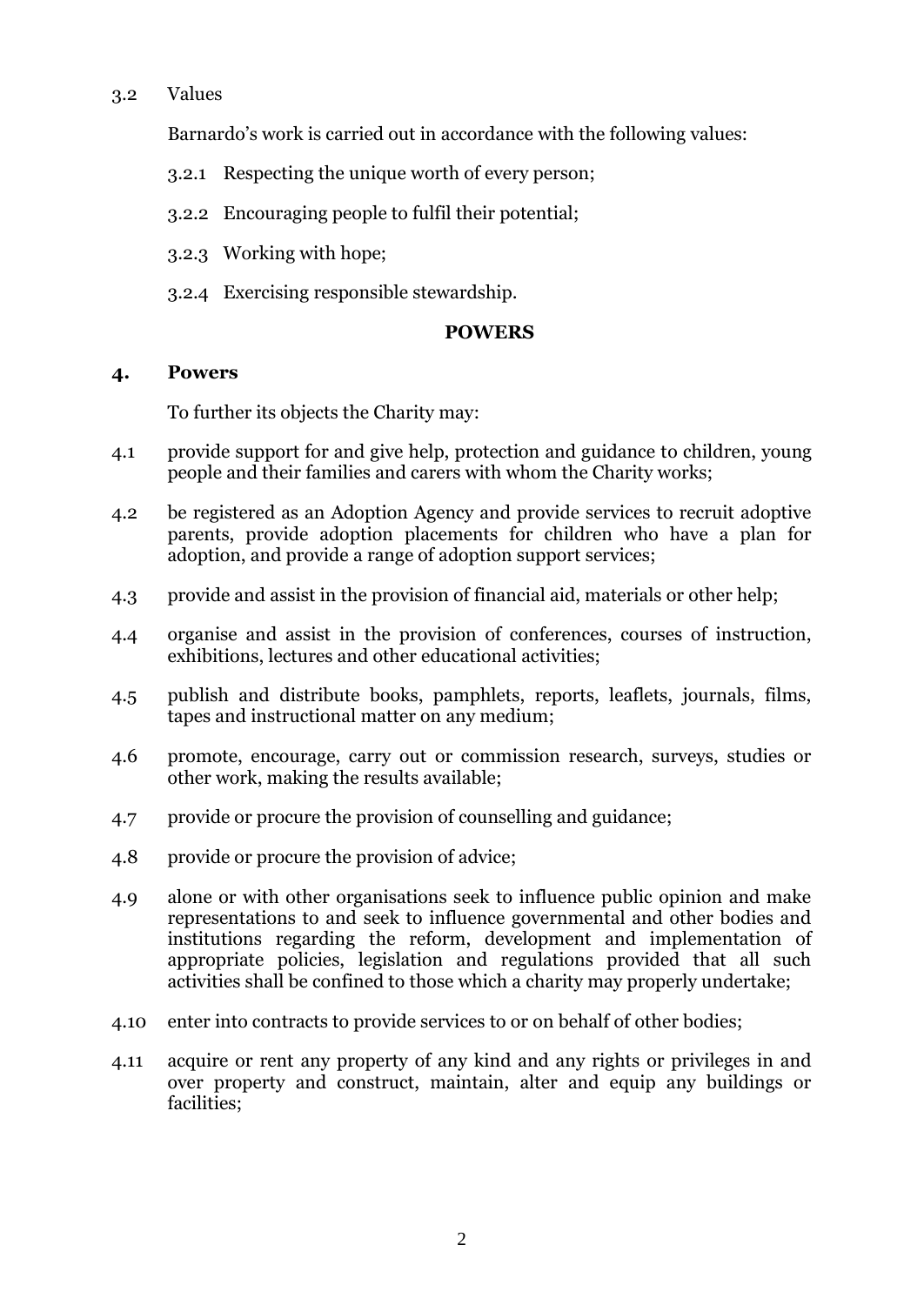- 4.12 dispose of or deal with all or any of its property with or without payment and subject to such conditions as the Trustees think fit (in exercising this power the Charity must comply as appropriate with the Charities Act 2011);
- 4.13 borrow or raise and secure the payment of money for any purpose including for the purposes of investment or of raising funds, including charging property as security for the repayment of money borrowed or as security for a grant or the discharge of an obligation (the Charity must comply as appropriate with the Charities Act 2011 if it wishes to mortgage land);
- 4.14 set aside funds for special purposes or as reserves against future expenditure;
- 4.15 invest the Charity's money not immediately required for its objects in or upon any investments, securities, or property;
- 4.16 arrange for investments or other property of the Charity to be held in the name of a nominee or nominees (being a corporate body registered or having an established place of business in England and Wales) under the control of the Trustees or of a Financial Expert or Experts acting under their instructions and pay any reasonable fee required;
- 4.17 lend money and give credit to, take security for such loans or credit and guarantee or give security for the performance of contracts by any person or company;
- 4.18 open and operate bank accounts and other facilities for banking and draw, accept, endorse, issue or execute promissory notes, bills of exchange, cheques and other instruments;
- 4.19 accept (or disclaim) gifts of money and any other property;
- 4.20 raise funds by way of subscription, donation or otherwise;
- 4.21 trade in the course of carrying out the objects of the Charity and carry on any other trade which is not expected to give rise to taxable profits;
- 4.22 incorporate and acquire subsidiary companies to carry on any trade;
- 4.23 subject to Article [5](#page-6-1) (limitation on private benefits):
	- 4.23.1 engage and pay employees, consultants and professional or other advisers; and
	- 4.23.2 make reasonable provision for the payment of pensions and other retirement benefits to or on behalf of employees and their spouses, civil partners and dependants;
- 4.24 establish and support or aid in the establishment and support of any other organisations and subscribe, lend or guarantee money or property for charitable purposes in any way connected with the purposes of the Charity or calculated to further its objects;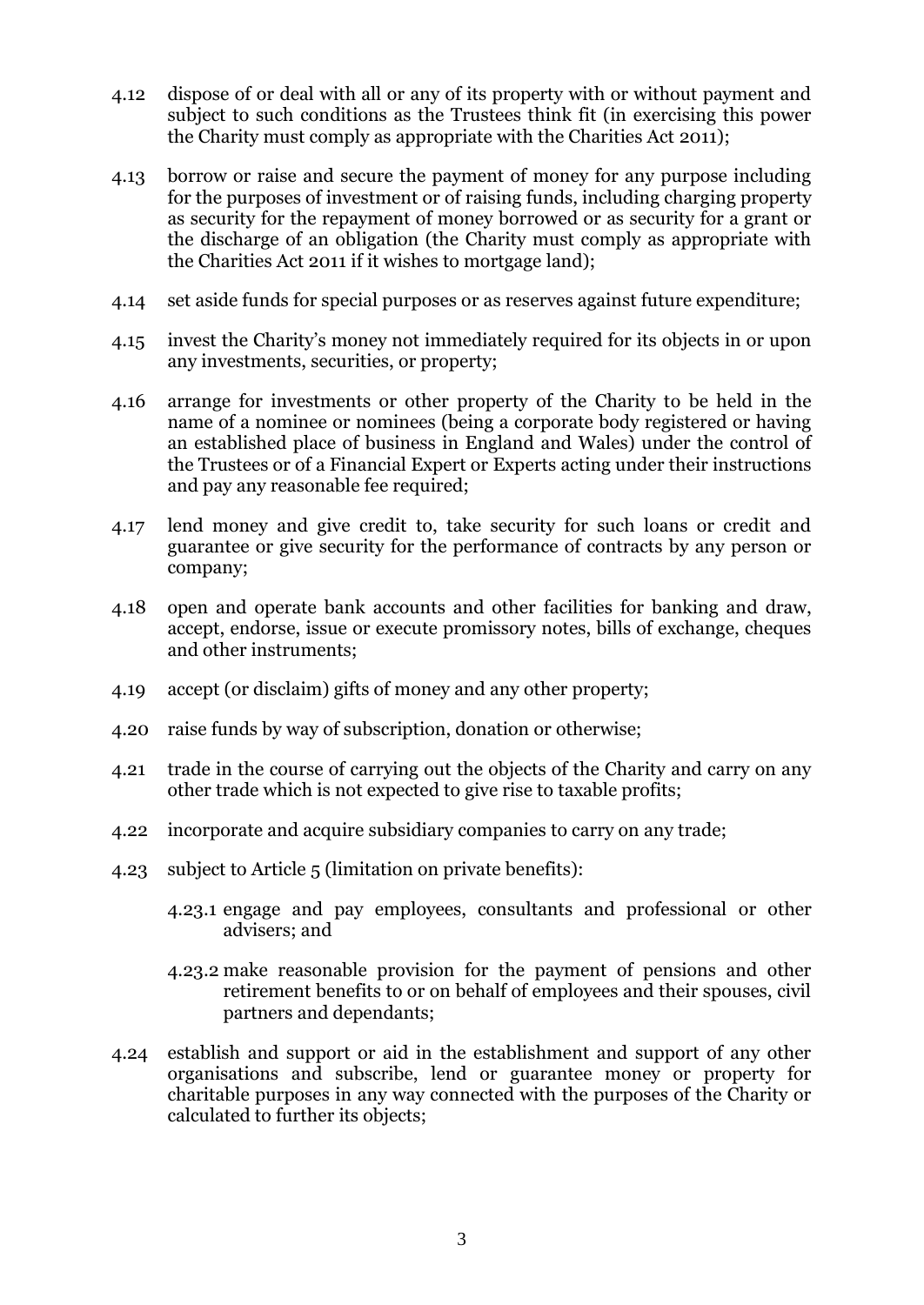- 4.25 become a member, associate or affiliate of or act as trustee or appoint trustees of any other organisation (including without limitation any charitable trust of permanent endowment property held for any of the charitable purposes included in the Charity's objects);
- 4.26 undertake and execute charitable trusts;
- 4.27 amalgamate or merge with or acquire or undertake all or any of the property, liabilities and engagements of any body;
- 4.28 co-operate with charities, voluntary bodies, statutory authorities and other bodies and exchange information and advice with them;
- 4.29 pay out of the funds of the Charity the costs of forming and registering the Charity;
- 4.30 insure the property of the Charity against any foreseeable risk and take out other insurance policies as are considered necessary by the Trustees to protect the Charity;
- 4.31 undertake trust business including acting as a trustee under wills, trusts and settlements and acting as executor and administrator;
- <span id="page-6-2"></span>4.32 provide indemnity insurance for the Trustees or any other officer of the Charity in accordance with, and subject to the conditions in, Section 189 of the Charities Act 2011, (provided that in the case of an officer who is not a Trustee, the second and third references to "charity trustees" in the said Section 189(1) shall be treated as references to officers of the Charity);
- 4.33 do all such other lawful things as may further the Charity's objects.

### **LIMITATION ON PRIVATE BENEFITS**

### <span id="page-6-1"></span><span id="page-6-0"></span>**5. Limitation on private benefits**

5.1 The income and property of the Charity shall be applied solely towards the promotion of its objects.

### *Permitted benefits to members*

- 5.2 No part of the income and property of the Charity may be paid or transferred directly or indirectly by way of dividend, bonus or otherwise by way of profit to any member of the Charity. This shall not prevent any payment in good faith by the Charity of:
	- 5.2.1 any payments made to any member in his, her or its capacity as a beneficiary of the Charity;
	- 5.2.2 reasonable and proper remuneration to any member for any goods or services supplied to the Charity (including services performed by the member under a contract of employment with the Charity), provided that if such member is a Trustee Articles [5.3,](#page-7-0) [5.4](#page-7-1) and [5.5](#page-8-2) shall apply;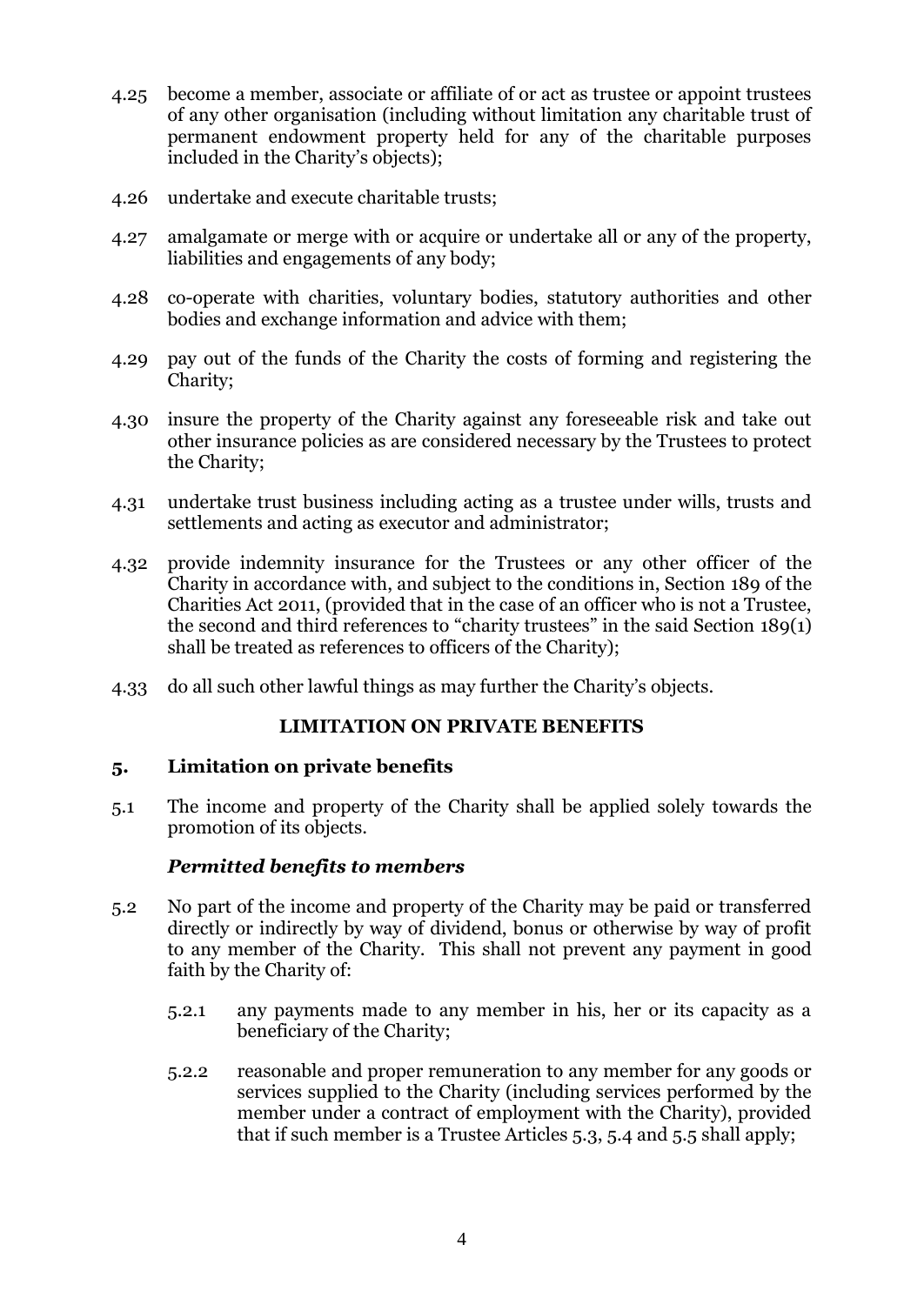- 5.2.3 interest at a reasonable and proper rate on money lent by any member to the Charity;
- 5.2.4 any reasonable and proper rent for premises let by any member to the Charity; and
- 5.2.5 any payments to a member who is also a Trustee which are permitted under Articles [5.3,](#page-7-0) [5.4](#page-7-1) or [5.5.](#page-8-2)

#### *Permitted benefits to Trustees and Connected Persons*

- <span id="page-7-0"></span>5.3 No Trustee may:
	- 5.3.1 sell goods, services or any interest in land to the Charity;
	- 5.3.2 be employed by, or receive any remuneration from, the Charity; or
	- 5.3.3 receive any other financial benefit from the Charity;

unless the payment is permitted by Article [5.4](#page-7-1) or [5.5](#page-8-2) or authorised in Writing by the Charity Commission.

- <span id="page-7-4"></span><span id="page-7-3"></span><span id="page-7-2"></span><span id="page-7-1"></span>5.4 A Trustee may receive the following benefits from the Charity:
	- 5.4.1 a Trustee or person Connected to a Trustee may receive a benefit from the Charity in his, her or its capacity as a beneficiary of the Charity;
	- 5.4.2 a Trustee may be reimbursed by the Charity for, or may pay out of the Charity's property, reasonable expenses properly incurred by him or her when acting on behalf of the Charity;
	- 5.4.3 a Trustee or person Connected to a Trustee may be paid reasonable and proper remuneration by the Charity for any goods or services supplied to the Charity on the instructions of the Trustees (excluding, in the case of a Trustee, the service of acting as Trustee and services performed under a contract of employment with the Charity) provided that this provision may not apply to more than half of the Trustees in any financial year (and for these purposes this provision shall be treated as applying to a Trustee if it applies to a person who is a person Connected to a Trustee in relation to that Trustee);
	- 5.4.4 a Trustee or person Connected to a Trustee may receive interest at a reasonable and proper rate on money lent to the Charity;
	- 5.4.5 a Trustee or person Connected to a Trustee may receive reasonable and proper rent for premises let to the Charity;
	- 5.4.6 the Charity may pay reasonable and proper premiums in respect of indemnity insurance effected in accordance with Article [4.32;](#page-6-2) and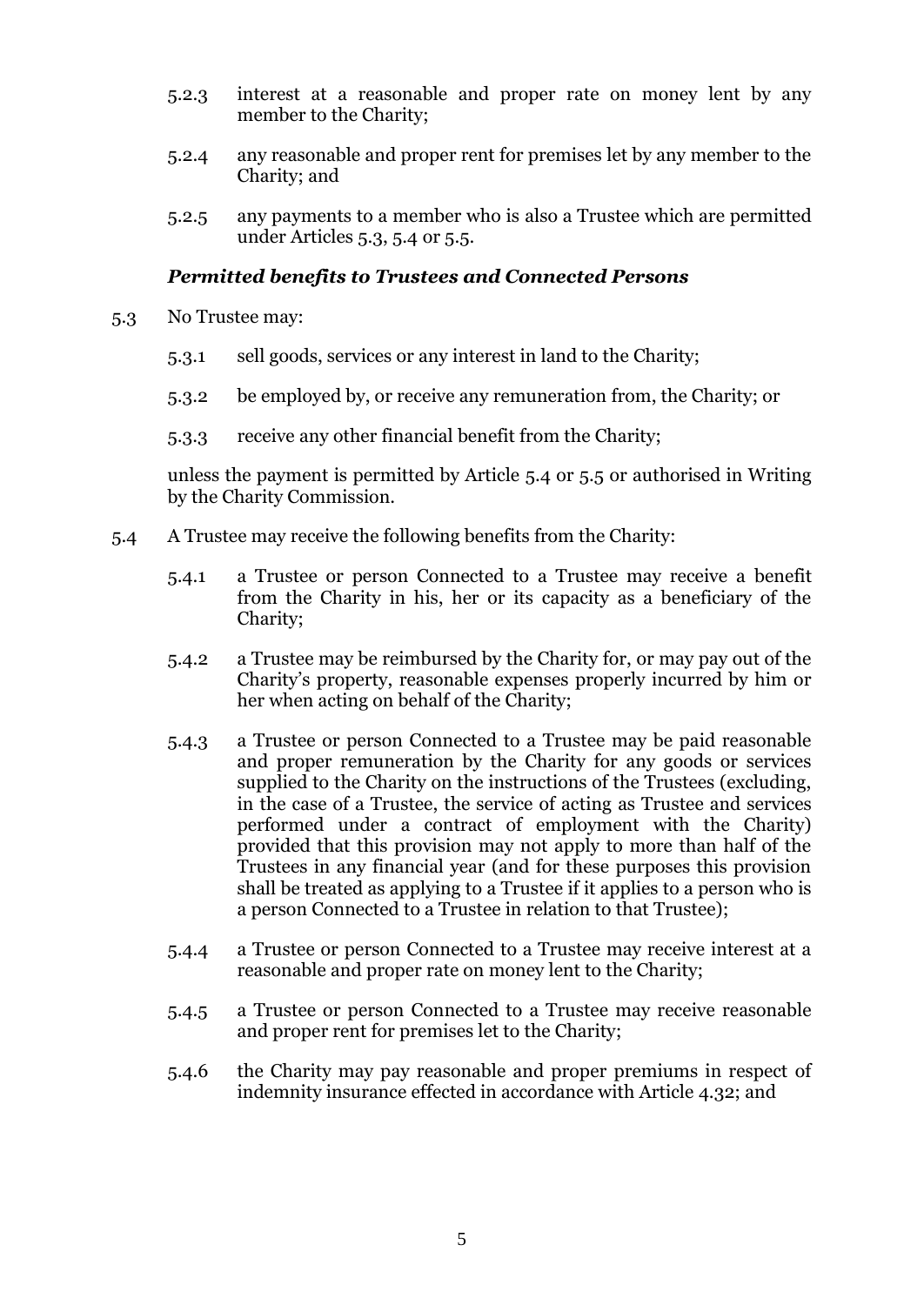5.4.7 a Trustee or other officer of the Charity may receive payment under an indemnity from the Charity in accordance with the indemnity provisions set out at Article [7;](#page-9-0)

provided that where benefits are conferred under Article [5.4,](#page-7-1) Article [22](#page-14-0) (Trustee Interests and Management of Conflicts of Interest) must be complied with by the relevant Trustee in relation to any decisions regarding the benefit.

# *Subsidiary Companies*

- <span id="page-8-2"></span>5.5 Article [5.4](#page-7-1) (read so that references to "the Charity" are replaced by references to "any Subsidiary Company") shall permit a Trustee to receive benefits from a Subsidiary Company provided that:
	- 5.5.1 Article [5.4.1](#page-7-2) shall be treated as though it read "a Trustee or person Connected to a Trustee may receive a benefit from any Subsidiary Company in his, her or its capacity as a beneficiary of the Charity or of any Subsidiary Company"; and
	- 5.5.2 the words in Article [5.4.3](#page-7-3) "on the instructions of the Trustees (excluding, in the case of a Trustee, the service of acting as Trustee and services performed under a contract of employment with the Charity)" shall be treated as though they read ", with the approval of the Trustees, (excluding the service of acting as Trustee but including other services performed by a Trustee or person Connected to a Trustee under a contract of employment with any Subsidiary Company)".
- 5.6 A Trustees' duty (arising under the Companies Act 2006) to avoid a conflict of interest with the Charity shall be disapplied in relation to the transactions and arrangements permitted by Articles 5.3 and 5.5 and described in Articles 5.4.1 to 5.4.7 (inclusive).

# *OSCR*

5.7 If the Charity is registered with the Office of the Scottish Charity Regulator the additional requirements under section 67 of the Charities and Trustee Investment (Scotland) Act 2005 must be complied with.

### **LIMITATION OF LIABILITY AND INDEMNITY**

### <span id="page-8-1"></span><span id="page-8-0"></span>**6. Liability of members**

Every member of the Charity undertakes to contribute to the assets of the Charity in the event of the same being wound up during the time that he or she is a member or within one year afterwards for payment of the debts and liabilities of the Charity contracted before the time at which he, or she ceases to be a member and of the costs, charges and expenses of winding up the same and for the adjustment of the rights of the contributories amongst themselves such amount as may be required not exceeding £1.05 and his or her liability is limited to that amount.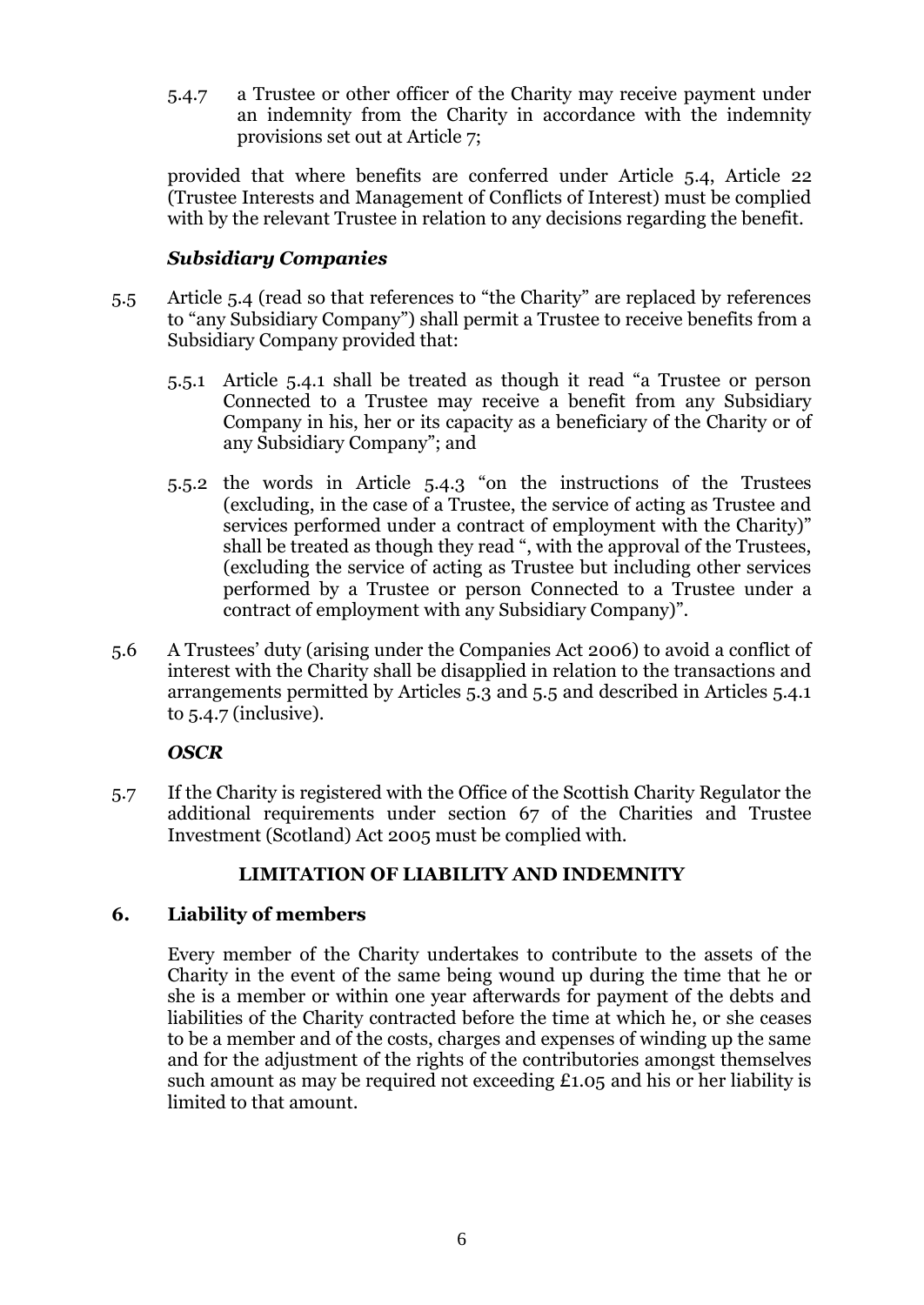# <span id="page-9-0"></span>**7. Indemnity**

Without prejudice to any indemnity to which a Trustee may otherwise be entitled, every Trustee of the Charity shall be indemnified out of the assets of the Charity in relation to any liability incurred by him or her in that capacity but only to the extent permitted by the Companies Acts; and every other officer of the Charity may be indemnified out of the assets of the Charity in relation to any liability incurred by him or her in that capacity, but only to the extent permitted by the Companies Acts.

#### **TRUSTEES**

#### *TRUSTEES' POWERS AND RESPONSIBILITIES*

#### <span id="page-9-3"></span><span id="page-9-2"></span><span id="page-9-1"></span>**8. Trustees' general authority**

Subject to the Articles, the Trustees are responsible for the management of the Charity's business, for which purpose they may exercise all the powers of the Charity.

#### <span id="page-9-4"></span>**9. Trustees may delegate**

- 9.1 Subject to the Articles, the Trustees may delegate any of their powers or functions to any committee.
- 9.2 Subject to the Articles, the Trustees may delegate the implementation of their decisions or day to day management of the affairs of the Charity to any person or committee.
- 9.3 Any delegation by the Trustees may be:
	- 9.3.1 by such means;
	- 9.3.2 to such an extent;
	- 9.3.3 in relation to such matters or territories; and
	- 9.3.4 on such terms and conditions;

as they think fit.

- 9.4 The Trustees may authorise further delegation of the relevant powers, functions, implementation of decisions or day to day management by any person or committee to whom they are delegated.
- 9.5 The Trustees may revoke any delegation in whole or part, or alter its terms and conditions.
- 9.6 The Trustees may by power of attorney or otherwise appoint any person to be the agent of the Charity for such purposes and on such conditions as they determine.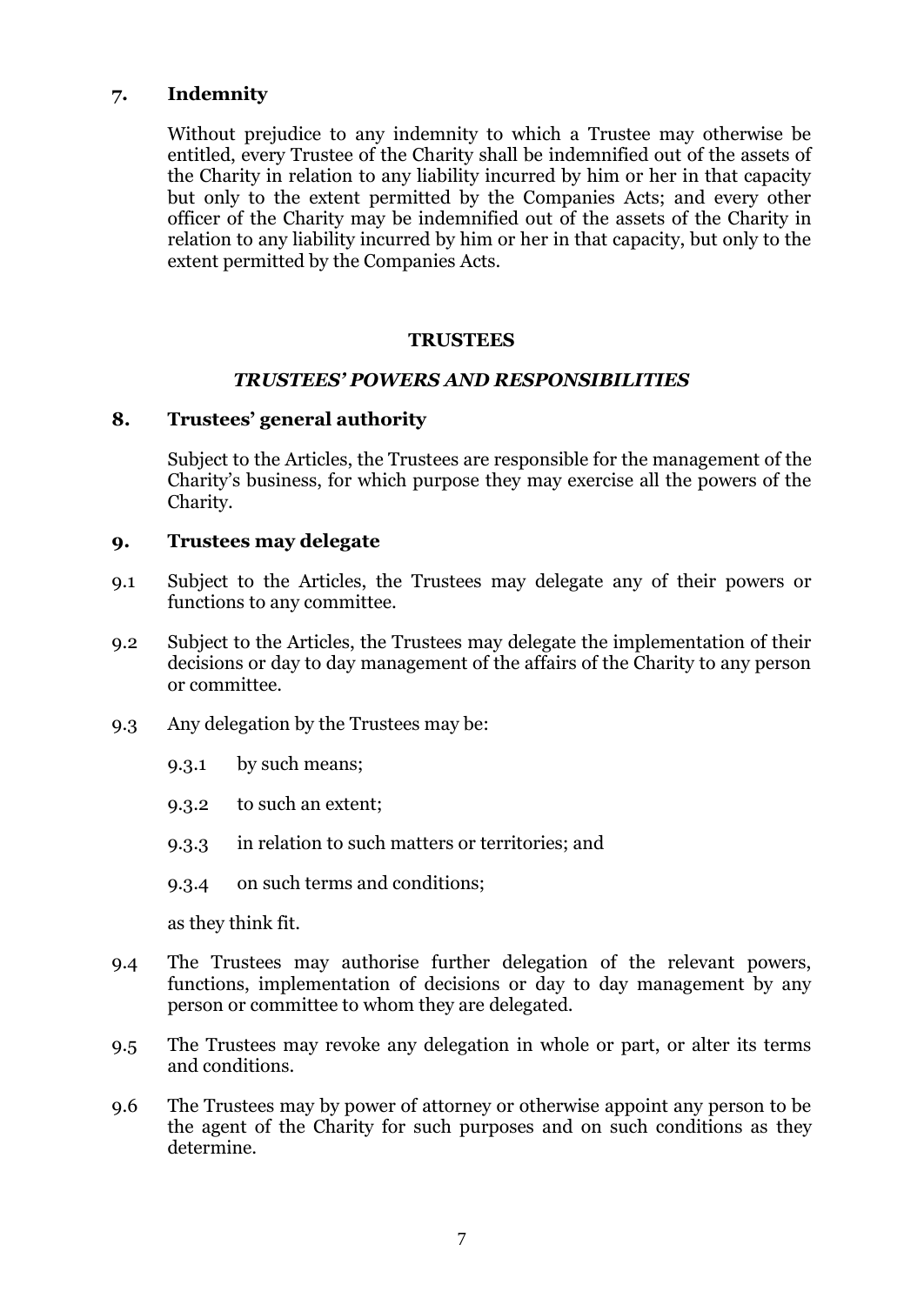#### <span id="page-10-0"></span>**10. Committees**

- 10.1 In the case of delegation to committees:
	- 10.1.1 the resolution making the delegation must specify those who shall serve or be asked to serve on the committee (although the resolution may allow the committee to make co-options up to a specified number);
	- 10.1.2 the composition of any committee shall be entirely in the discretion of the Trustees and may include such of their number (if any) as the resolution may specify;
	- 10.1.3 the deliberations of any committee must be reported regularly to the Trustees and any resolution passed or decision taken by any committee must be reported promptly to the Trustees and every committee must appoint a secretary for that purpose;
	- 10.1.4 the Trustees may make such regulations and impose such terms and conditions and give such mandates to any committee as they may from time to time think fit; and
	- 10.1.5 no committee shall knowingly incur expenditure or liability on behalf of the Charity except where authorised by the Trustees or in accordance with a budget which has been approved by the Trustees.
- 10.2 The meetings and proceedings of any committee shall be governed by the Articles regulating the meetings and proceedings of the Trustees so far as they apply and are not superseded by any regulations made by the Trustees.

### <span id="page-10-1"></span>**11. Delegation of day to day management powers**

In the case of delegation of the day to day management of the Charity to a chief executive or other manager or managers:

- 11.1 the delegated power shall be to manage the Charity by implementing the policy and strategy adopted by and within a budget approved by the Trustees and (if applicable) to advise the Trustees in relation to such policy, strategy and budget;
- 11.2 the Trustees shall provide any manager with a description of his or her role and the extent of his or her authority; and
- 11.3 any manager must report regularly to the Trustees on the activities undertaken in managing the Charity and provide them regularly with management accounts which are sufficient to explain the financial position of the Charity.

### <span id="page-10-2"></span>**12. Delegation of investment management**

The Trustees may delegate the management of investments to a Financial Expert or Experts provided that: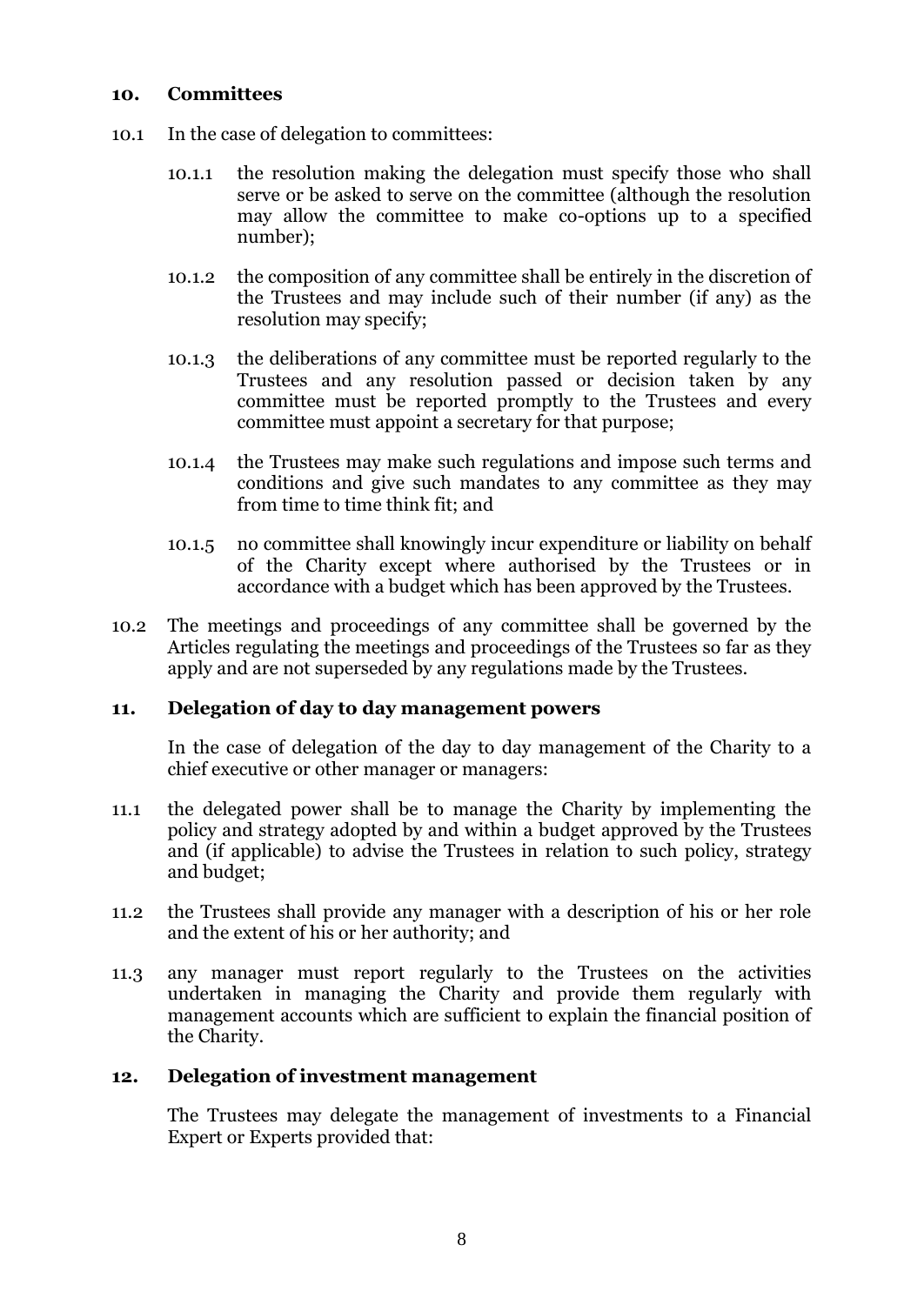- 12.1 the investment policy is set down in Writing for the Financial Expert or Experts by the Trustees;
- 12.2 timely reports of all transactions are provided to the Trustees;
- 12.3 the performance of the investments is reviewed regularly with the Trustees;
- 12.4 the Trustees are entitled to cancel the delegation arrangement at any time;
- 12.5 the investment policy and the delegation arrangements are reviewed regularly;
- 12.6 all payments due to the Financial Expert or Experts are on a scale or at a level which is agreed in advance; and
- 12.7 the Financial Expert or Experts must not do anything outside the powers of the Trustees.

#### <span id="page-11-0"></span>**13. Rules**

The Trustees may from time to time make, repeal or alter such rules as they think fit as to the management of the Charity and its affairs. The rules shall be binding on all members of the Charity. No rule shall be inconsistent with the Companies Acts, the Articles or any rule of law.

# *DECISION-MAKING BY TRUSTEES*

### <span id="page-11-2"></span><span id="page-11-1"></span>**14. Trustees to take decisions collectively**

Any decision of the Trustees must be either:

- 14.1 by decision of a majority of the Trustees present and voting at a quorate Trustees' meeting; or
- 14.2 a decision taken in accordance with Article [21.](#page-13-2)

### <span id="page-11-3"></span>**15. Calling a Trustees' meeting**

- 15.1 Three Trustees may (and the Secretary, if any, must at the request of three Trustees) call a Trustees' meeting.
- 15.2 A Trustees' meeting must be called by at least seven Clear Days' notice unless either:
	- 15.2.1 all the Trustees agree; or
	- 15.2.2 urgent circumstances require shorter notice.
- 15.3 Notice of Trustees' meetings must be given to each Trustee.
- 15.4 Every notice calling a Trustees' meeting must specify:
	- 15.4.1 the place, day and time of the meeting;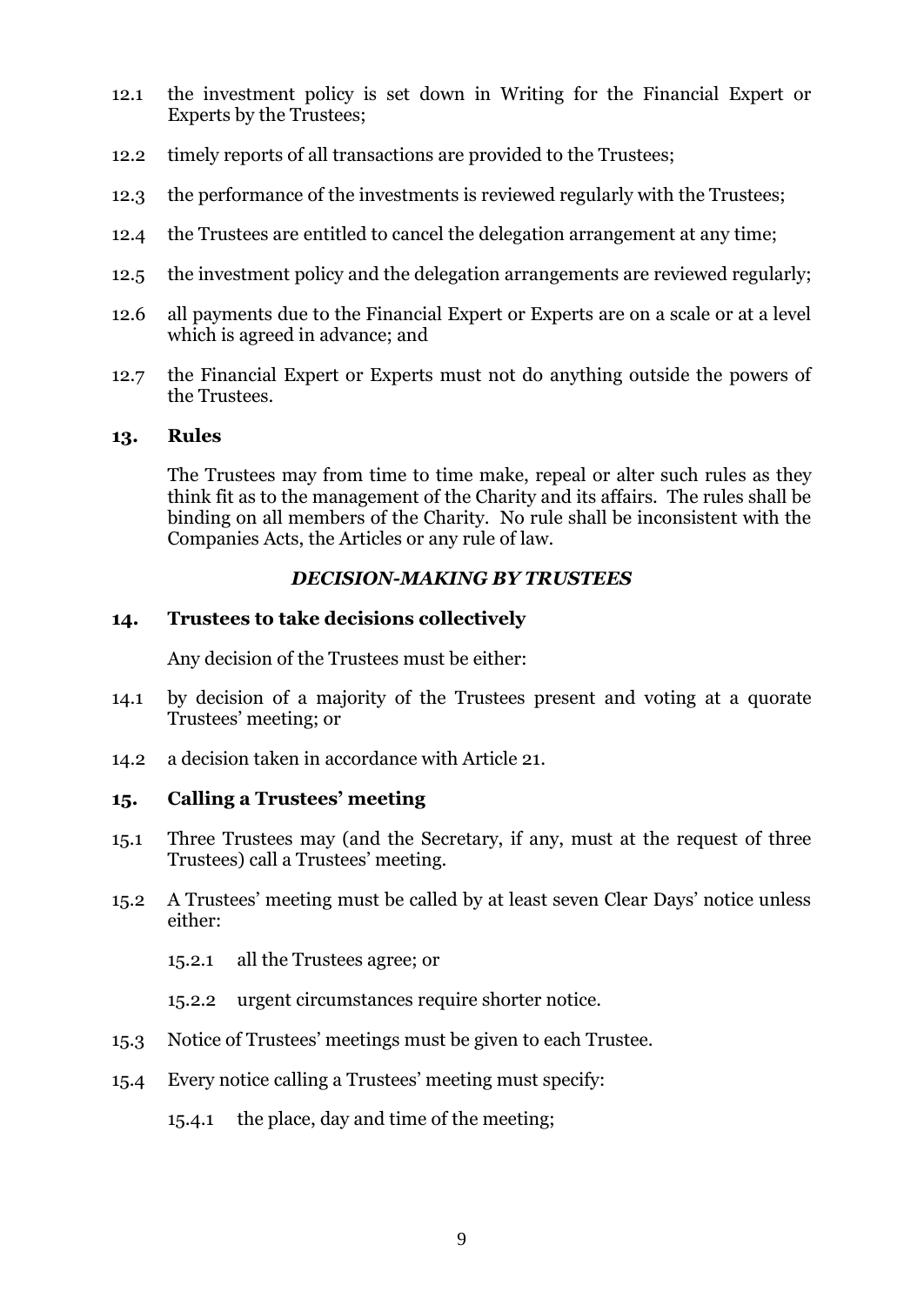- 15.4.2 the general nature of the business to be considered at such meeting; and
- 15.4.3 if it is anticipated that Trustees participating in the meeting will not be in the same place, how it is proposed that they should communicate with each other during the meeting.
- 15.5 Notice of Trustees' meetings need not be in Writing.
- 15.6 Article [48](#page-29-1) shall apply, and notice of Trustees' meetings may be sent by Electronic Means to an Address provided by the Trustee for the purpose.

### <span id="page-12-0"></span>**16. Participation in Trustees' meetings**

- 16.1 Subject to the Articles, Trustees participate in a Trustees' meeting, or part of a Trustees' meeting, when:
	- 16.1.1 the meeting has been called and takes place in accordance with the Articles; and
	- 16.1.2 they can each communicate to the others any information or opinions they have on any particular item of the business of the meeting.
- 16.2 In determining whether Trustees are participating in a Trustees' meeting, it is irrelevant where any Trustee is or how they communicate with each other.
- 16.3 If all the Trustees participating in a meeting are not in the same place, they may decide that the meeting is to be treated as taking place wherever any of them is.

#### <span id="page-12-1"></span>**17. Quorum for Trustees' meetings**

- 17.1 At a Trustees' meeting, unless a quorum is participating, no proposal is to be voted on, except a proposal to call another meeting.
- 17.2 The quorum for Trustees' meetings may be fixed from time to time by a decision of the Trustees and unless otherwise fixed it is five or one-third of the total number of Trustees, whichever is the greater.
- 17.3 If the total number of Trustees for the time being is less than the quorum required, the Trustees must not take any decision other than a decision:
	- 17.3.1 to appoint further Trustees; or
	- 17.3.2 to call a general meeting so as to enable the members to appoint further Trustees.

### <span id="page-12-2"></span>**18. Appointment of Chair, Deputy Chair and Honorary Treasurer**

18.1 At the first Trustees' meeting following an annual general meeting the Trustees shall, if necessary, elect a Chair and Deputy Chair of its meetings and determine the period for which the Deputy Chair is to hold office.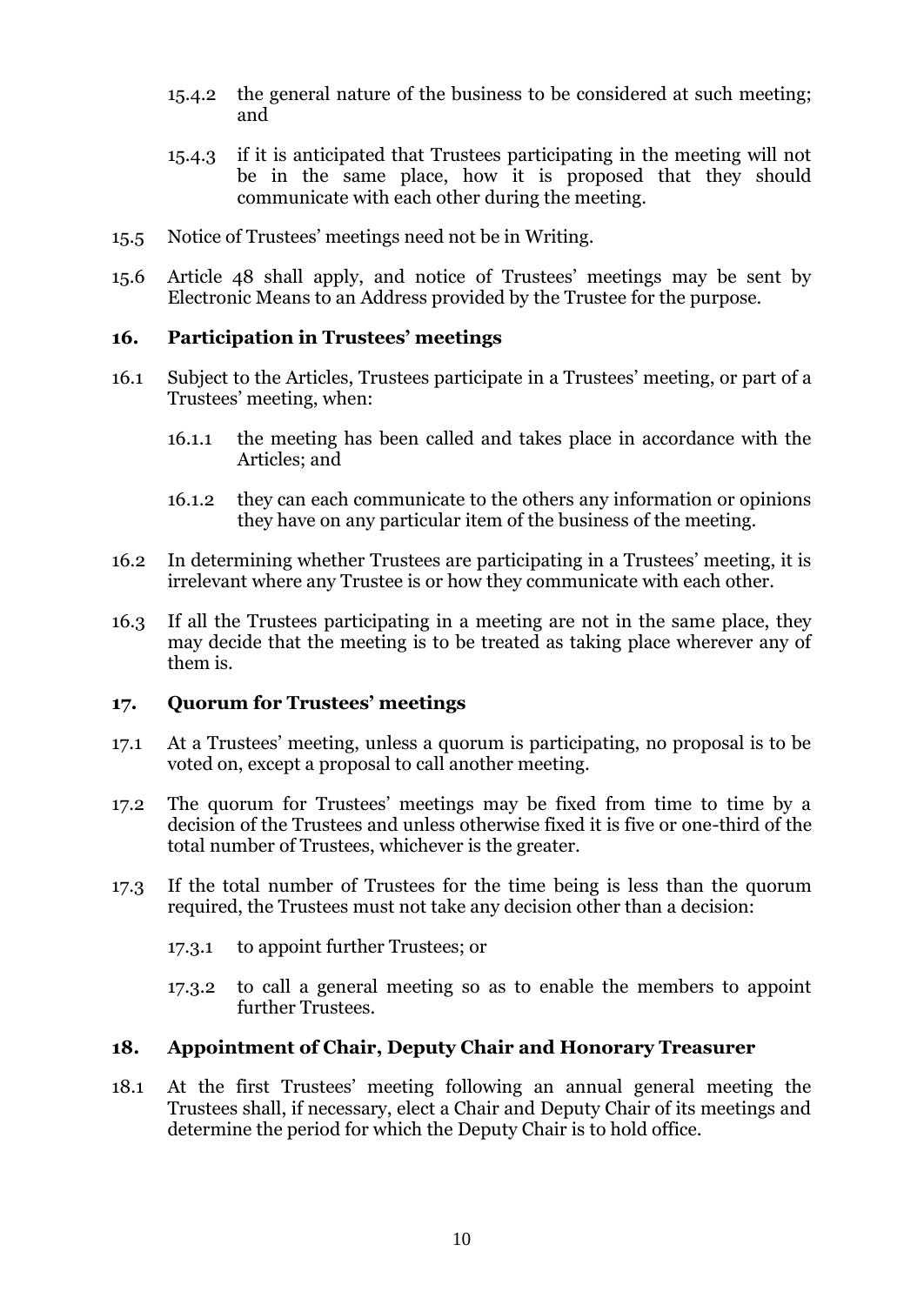- 18.2 The Chair shall hold office until the end of the third annual general meeting following his or her appointment and shall be eligible for reappointment for not more than one further term of office.
- 18.3 The Trustees shall also elect a Chair or Deputy Chair if and whenever a casual vacancy occurs. A Chair elected to fill a casual vacancy shall hold office until the end of the annual general meeting following his or her appointment but shall be eligible for re-appointment. A period served as a result of a casual vacancy shall not be counted as a term of office for subsequent re-election.
- 18.4 At any meeting the Chair, or in his or her absence, the Deputy Chair shall be Chair of the meeting but if neither the Chair nor the Deputy Chair is present within five minutes after the time appointed for holding the meeting, the Trustees present may choose one of their number to be chair of the meeting.
- 18.5 The Trustees shall elect an Honorary Treasurer and determine the period for which the Honorary Treasurer is to hold office.

# <span id="page-13-0"></span>**19. Appointment of President and Vice Presidents**

The Trustees shall recommend to the members a candidate for President and candidates for Vice Presidents, such candidates to be approved by the members at a general meeting by ordinary resolution. If a candidate for President or candidates for Vice President are approved by the members, the Trustees shall determine the period for which each approved candidate is to hold office, including any renewals of terms of office. In the event of a vacancy mid-term, the Trustees shall have the power to appoint a President or Vice Presidents who shall retain office until the end of the first annual general meeting after the date of appointment, but shall be eligible for reappointment. Re-appointment shall be by recommendation by the Trustees and approval by the members at a general meeting by ordinary resolution.

### <span id="page-13-1"></span>**20. Casting vote**

- <span id="page-13-3"></span>20.1 If the numbers of votes for and against a proposal at a Trustees' meeting are equal, the chair of the meeting has a casting vote in addition to any other vote he or she may have.
- 20.2 Article [20.1](#page-13-3) does not apply if, in accordance with the Articles, the chair of the meeting is not to be counted as participating in the decision-making process for quorum or voting purposes.

### <span id="page-13-2"></span>**21. Decisions without a meeting**

- 21.1 The Trustees may, in the circumstances outlined in this Article, make a majority decision without holding a Trustees' meeting if:
	- 21.1.1 a Trustee has become aware of a matter on which the Trustees need to take a decision;
	- 21.1.2 that Trustee has taken all reasonable steps to make all the other Trustees aware of the matter and the decision;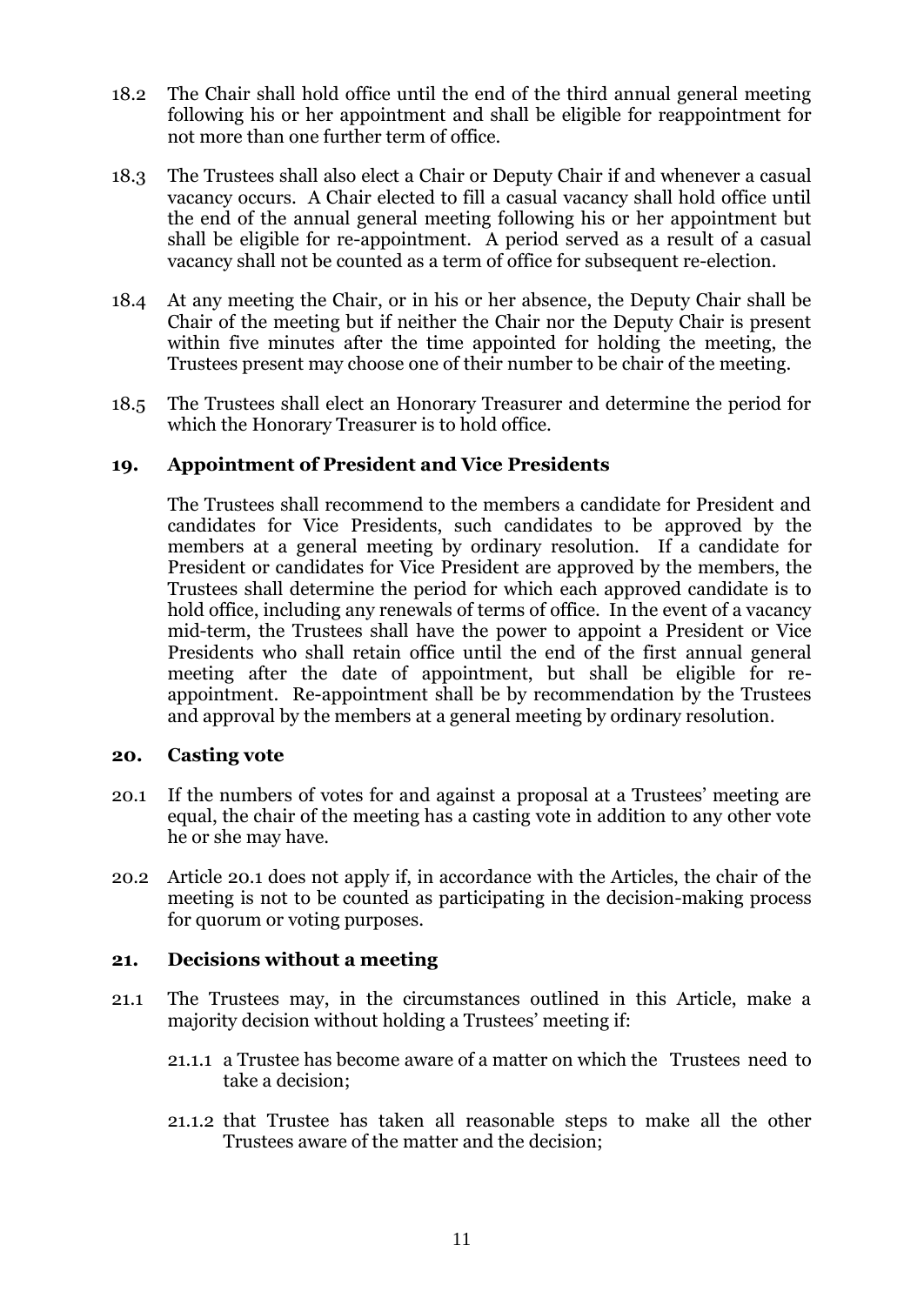- 21.1.3 the Trustees have had a reasonable opportunity to communicate their views on the matter and the decision to each other; and
- 21.1.4 a majority of 80% of the Trustees vote in favour of a particular decision on that matter.
- 21.2 Trustees participating in the taking of a majority decision otherwise than at a Trustees' meeting in accordance with this Article:

21.2.1 may be in different places, and may participate at different times; and

21.2.2 may communicate with each other by any means.

- 21.3 The Chair, or such other Trustee as shall be appointed by the Trustees shall be the chair of the process of decision-making in accordance with this Article. The process shall include:
	- 21.3.1 circulation of the proposed decision with an indication of the time period for discussion and the date by which Trustees are asked to cast their votes;
	- 21.3.2 the nomination of a person to whom all Trustees' votes must be communicated;
	- 21.3.3 if 80% of the Trustees vote in favour of the decision, the nominated person shall communicate the decision to all the Trustees and the date of the decision shall be the date of the communication from the nominated person confirming formal approval; and
	- 21.3.4 the nominated person must prepare a minute of the decision in accordance with Article 52.

#### <span id="page-14-0"></span>**22. Trustee interests and management of conflicts of interest**

#### *Declaration of interests*

- 22.1 Unless Article [22.2](#page-14-1) applies, a Trustee must declare the nature and extent of:
	- 22.1.1 any direct or indirect interest which he or she has in a proposed transaction or arrangement with the Charity; and
	- 22.1.2 any duty or any direct or indirect interest which he or she has which conflicts or may conflict with the interests of the Charity or his or her duties to the Charity.
- <span id="page-14-1"></span>22.2 There is no need to declare any interest or duty of which the other Trustees are, or ought reasonably to be, already aware.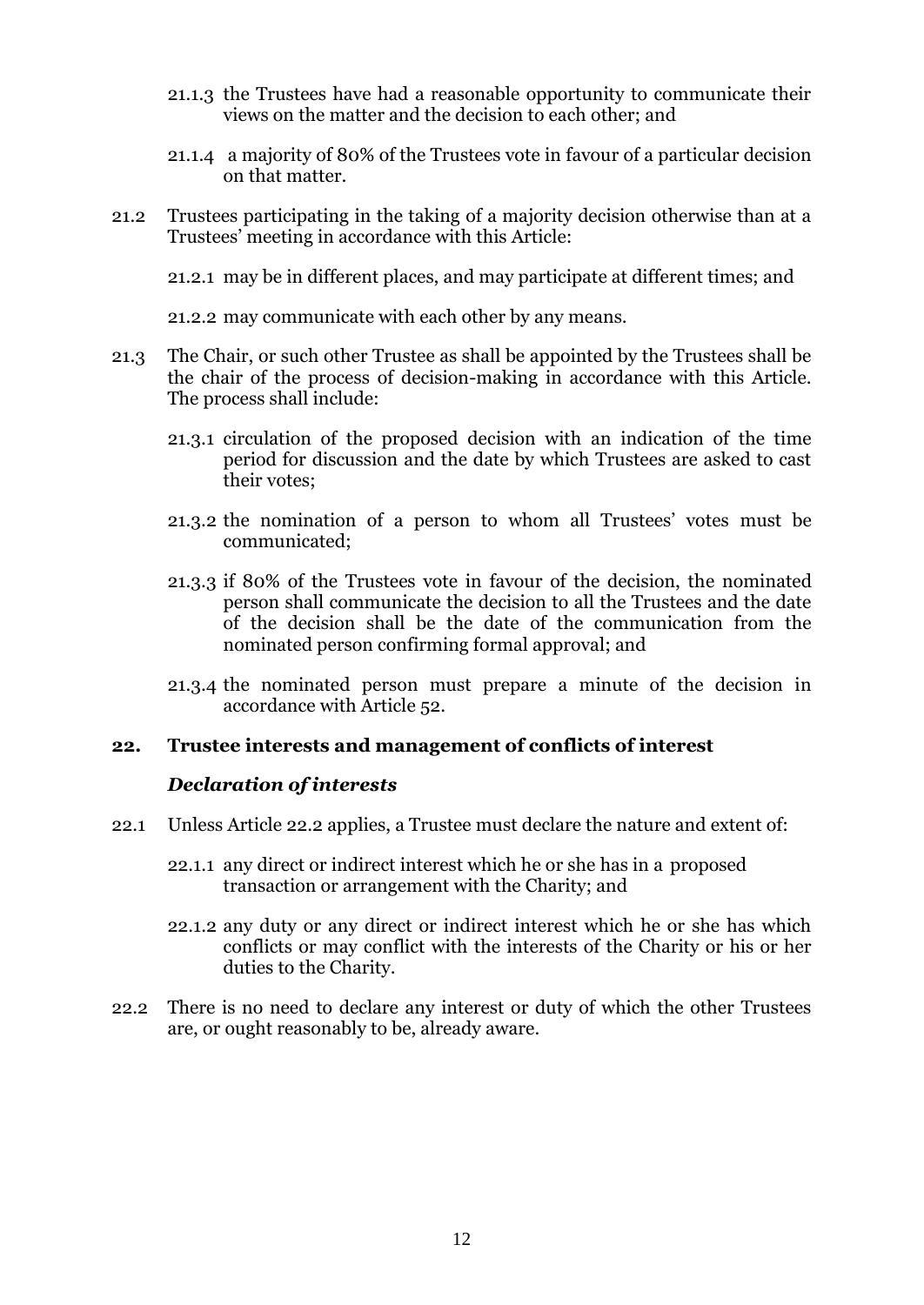# *Participation in decision-making*

- 22.3 If a Trustee's interest or duty cannot reasonably be regarded as likely to give rise to a conflict of interest or a conflict of duties with or in respect of the Charity, he or she is entitled to participate in the decision-making process, to be counted in the quorum and to vote in relation to the matter. Any uncertainty about whether a Trustee's interest or duty is likely to give rise to a conflict shall be determined by a majority decision of the other Trustees taking part in the decision-making process.
- 22.4 If a Trustee's interest or duty gives rise (or could reasonably be regarded as likely to give rise) to a conflict of interest or a conflict of duties with or in respect of the Charity, he or she may participate in the decision-making process and may be counted in the quorum and vote unless:
	- 22.4.1 the decision could result in the Trustee or any person who is Connected with him or her receiving a benefit other than:
		- (a) any benefit received in his, her or its capacity as a beneficiary of the Charity (as permitted under Article [5.4.1\)](#page-7-2) and which is available generally to the beneficiaries of the Charity;
		- (b) the payment of premiums in respect of indemnity insurance effected in accordance with Article [4.32;](#page-6-2)
		- (c) payment under the indemnity set out at Article [7;](#page-9-0)
		- (d) reimbursement of expenses in accordance with Article [5.4.2;](#page-7-4) or
	- 22.4.2 a majority of the other Trustees participating in the decision-making process decide to the contrary;

in which case he or she must comply with Article [22.5.](#page-15-0)

- <span id="page-15-0"></span>22.5 If a Trustee with a conflict of interest or conflict of duties is required to comply with this Article [22.5,](#page-15-0) he or she must:
	- 22.5.1 take part in the decision-making process only to such extent as in the view of the other Trustees is necessary to inform the debate;
	- 22.5.2 not be counted in the quorum for that part of the process; and

22.5.3 withdraw during the vote and have no vote on the matter.

### *Continuing duties to the Charity*

- 22.6 Where a Trustee or person Connected with him or her has a conflict of interest or conflict of duties and the Trustee has complied with his or her obligations under these Articles in respect of that conflict:
	- 22.6.1 the Trustee shall not be in breach of his or her duties to the Charity by withholding confidential information from the Charity if to disclose it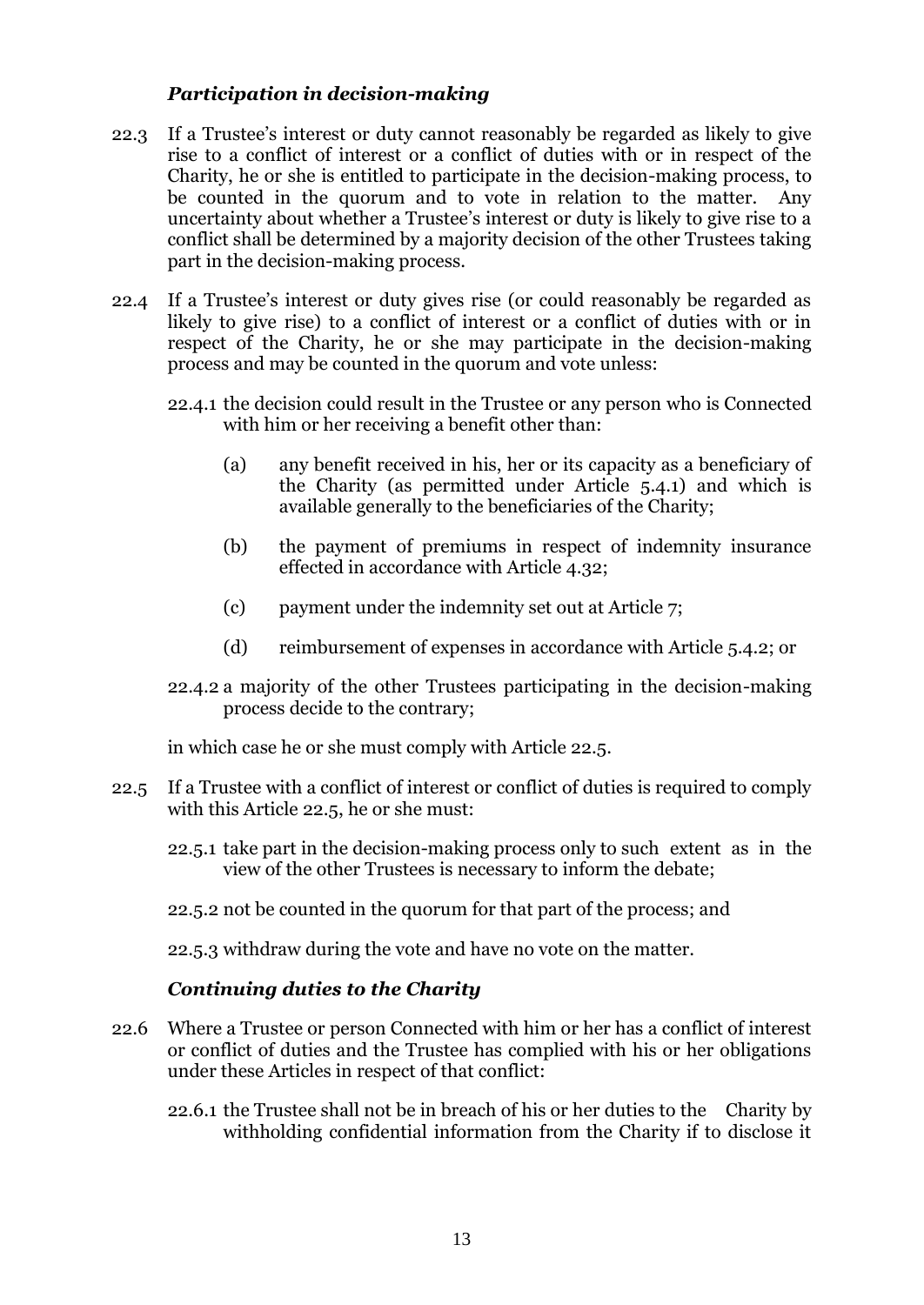would result in a breach of any other duty or obligation of confidence owed by him or her; and

22.6.2 the Trustee shall not be accountable to the Charity for any benefit expressly permitted under these Articles which he or she or any person Connected with him or her derives from any matter or from any office, employment or position.

### <span id="page-16-0"></span>**23. Register of Trustees' interests**

The Trustees must cause a register of Trustees' interests to be kept.

#### <span id="page-16-1"></span>**24. Validity of Trustee actions**

All acts done by a person acting as a Trustee shall, even if afterwards discovered that there was a defect in his or her appointment or that he or she was disqualified from holding office or had vacated office, be as valid as if such person had been duly appointed and was qualified and had continued to be a Trustee.

#### *APPOINTMENT AND RETIREMENT OF TRUSTEES*

#### <span id="page-16-3"></span><span id="page-16-2"></span>**25. Number of Trustees**

There shall be at least eight Trustees and the maximum number of Trustees shall be twenty.

#### <span id="page-16-4"></span>**26. Appointment of Trustees and retirement of Trustees by rotation**

#### *Appointment of Trustees*

- 26.1 Any person who is willing to act as a Trustee, accepts membership of the Charity in accordance with Article [28,](#page-18-2) and who would not be disqualified from acting under the provisions of Article [27,](#page-17-0) may be appointed to be a Trustee:
	- 26.1.1 by ordinary resolution; or
	- 26.1.2 by a decision of the Trustees;

<span id="page-16-6"></span>provided that the appointment does not cause the number of Trustees to exceed any number fixed by or in accordance with the Articles as the maximum number of Trustees.

#### *Automatic retirement*

- <span id="page-16-7"></span>26.2 Subject to Article [26.3,](#page-16-5) each Trustee shall retire from office at the third annual general meeting following the commencement of his or her term of office, and shall be eligible for re-election, provided that the Chair shall not be required to retire until the end of the annual general meeting at which he or she ceases to hold office under Article 18.2.
- <span id="page-16-5"></span>26.3 A Trustee appointed under [26.1.2](#page-16-6) shall retire from office at the next annual general meeting following his or her appointment and may be re-elected at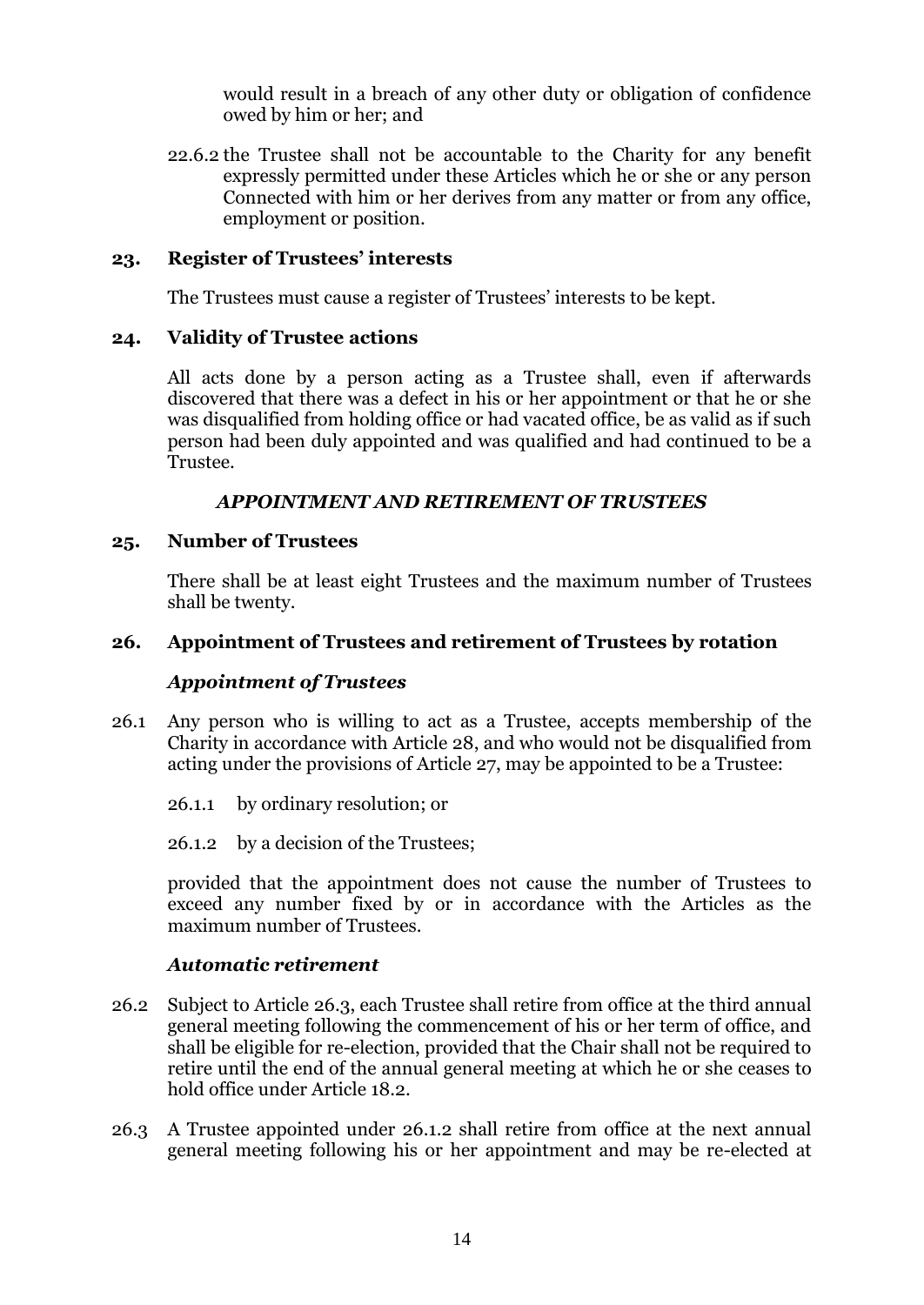that meeting by the members in accordance with the Articles. A period served between such appointment and the next annual general meeting shall not be counted as a term of office for subsequent re-election.

### *Minimum age*

26.4 No person may be appointed as a Trustee unless he or she has reached the age of 18 years.

# *Conditions of appointment*

- 26.5 No person other than a Trustee retiring by virtue of Article [26.2](#page-16-7) shall be appointed or reappointed a Trustee at any general meeting unless:
	- 26.5.1 he or she is recommended by the Trustees; or
	- 26.5.2 at least 10 but not more than 35 Clear Days before the date appointed for the meeting, notice executed by a member qualified to vote at the meeting has been given to the Charity of the intention to propose that person for appointment or reappointment together with notice executed by that person of his or her willingness to be appointed or reappointed.
- 26.6 At least seven but not more than 28 Clear Days before the date appointed for holding a general meeting notice must be given to all who are entitled to receive notice of the meeting of any person (other than a Trustee retiring by virtue of Article [26.2](#page-16-7) at the meeting) who is recommended by the Trustees for appointment or reappointment as a Trustee at the meeting or in respect of whom notice has been duly given to the Charity of the intention to propose him or her at the meeting for appointment or reappointment as a Trustee.

# *Timing of retirement*

- 26.7 A Trustee who retires at an annual general meeting and who is not reappointed shall retain office until either:
	- 26.7.1 the meeting appoints someone in his or her place; or
	- 26.7.2 (if no one is appointed in his or her place) until the end of the meeting.

### *General*

26.8 A Trustee may not appoint an alternate director or anyone to act on his or her behalf at meetings of the Trustees.

### <span id="page-17-0"></span>**27. Disqualification and removal of Trustees**

A Trustee shall cease to hold office if:

27.1 he or she ceases to be a director by virtue of any provision of the Companies Act 2006, or is prohibited from being a director by law;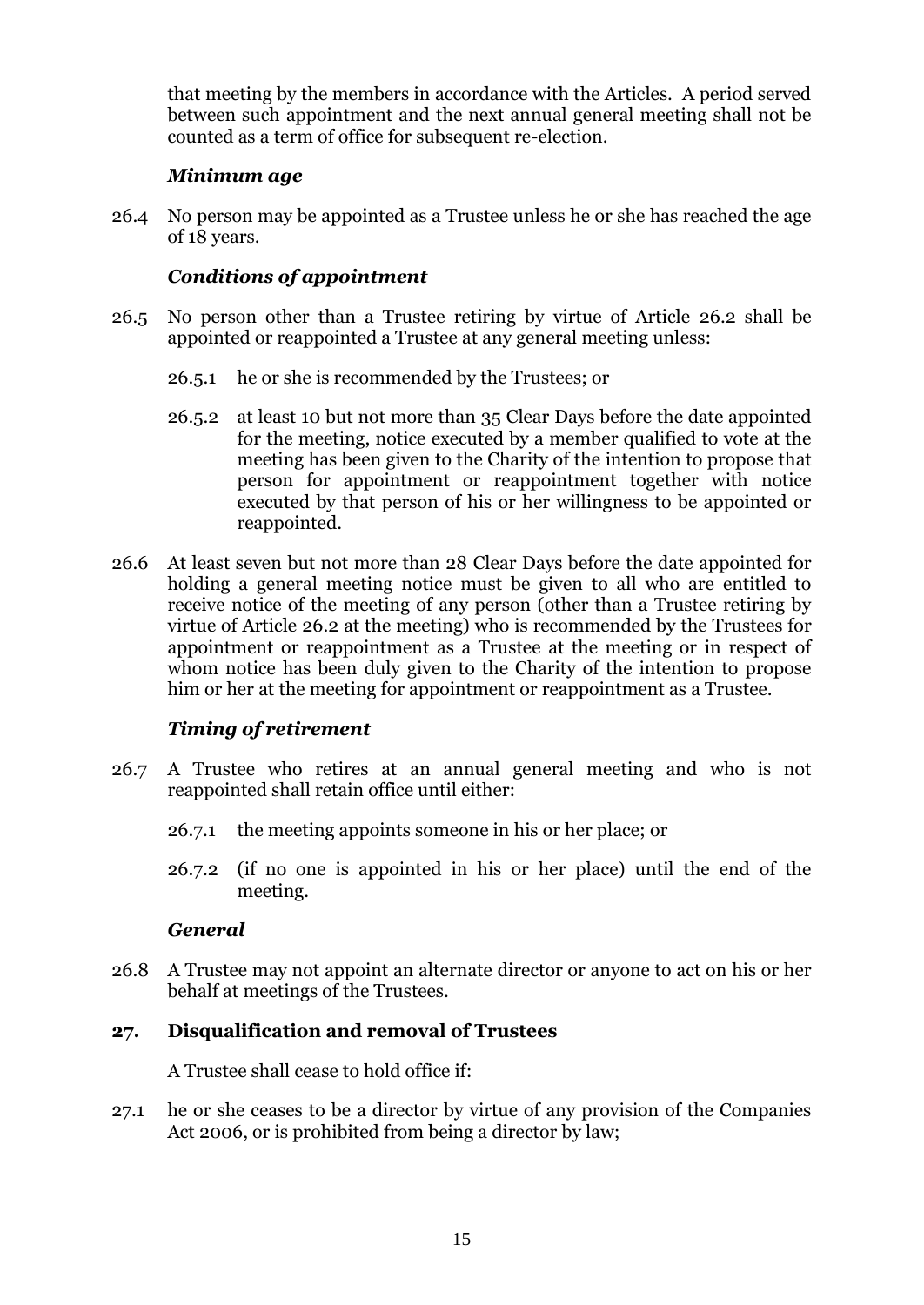- 27.2 he or she is disqualified under the Charities Act 2011 from acting as a trustee of a charity;
- 27.3 a bankruptcy order is made against him or her, or an order is made against him or her in individual insolvency proceedings in a jurisdiction other than England and Wales which have an effect similar to that of bankruptcy;
- 27.4 a composition is made with his or her creditors generally in satisfaction of his or her debts;
- 27.5 he or she is named on the barred list maintained under the Safeguarding Vulnerable Groups Act 2006;
- 27.6 the Trustees reasonably believe he or she has become physically or mentally incapable of managing his or her own affairs and they resolve that he or she be removed from office:
- 27.7 notification is received by the Charity from him or her that he or she is resigning from office, and such resignation has taken effect in accordance with its terms (but only if at least eight Trustees will remain in office when such resignation has taken effect);
- 27.8 he or she is absent without the permission of the Trustees from all their meetings held within a period of six consecutive months and the Trustees resolve that he or she be removed for this reason;
- 27.9 at a general meeting of the Charity, a resolution is passed that he or she be removed from office, provided the meeting has invited his or her views and considered the matter in the light of such views;
- 27.10 at a meeting of the Trustees at which at least half of the Trustees are present, a resolution is passed that he or she be removed from office; or
- <span id="page-18-0"></span>27.11 he or she ceases to be a member of the Charity.

#### **MEMBERS**

### *BECOMING AND CEASING TO BE A MEMBER*

#### <span id="page-18-2"></span><span id="page-18-1"></span>**28. Becoming a member**

- 28.1 Subject to Article [29,](#page-19-0) the members of the Charity shall be such persons who are members at the adoption of these revised Articles, and such other members as are admitted to membership by the Trustees in accordance with the Articles.
- 28.2 Subject to Article 28.1, no person may become a member of the Charity unless:
	- 28.2.1 that person has applied for membership in a manner approved by the Trustees;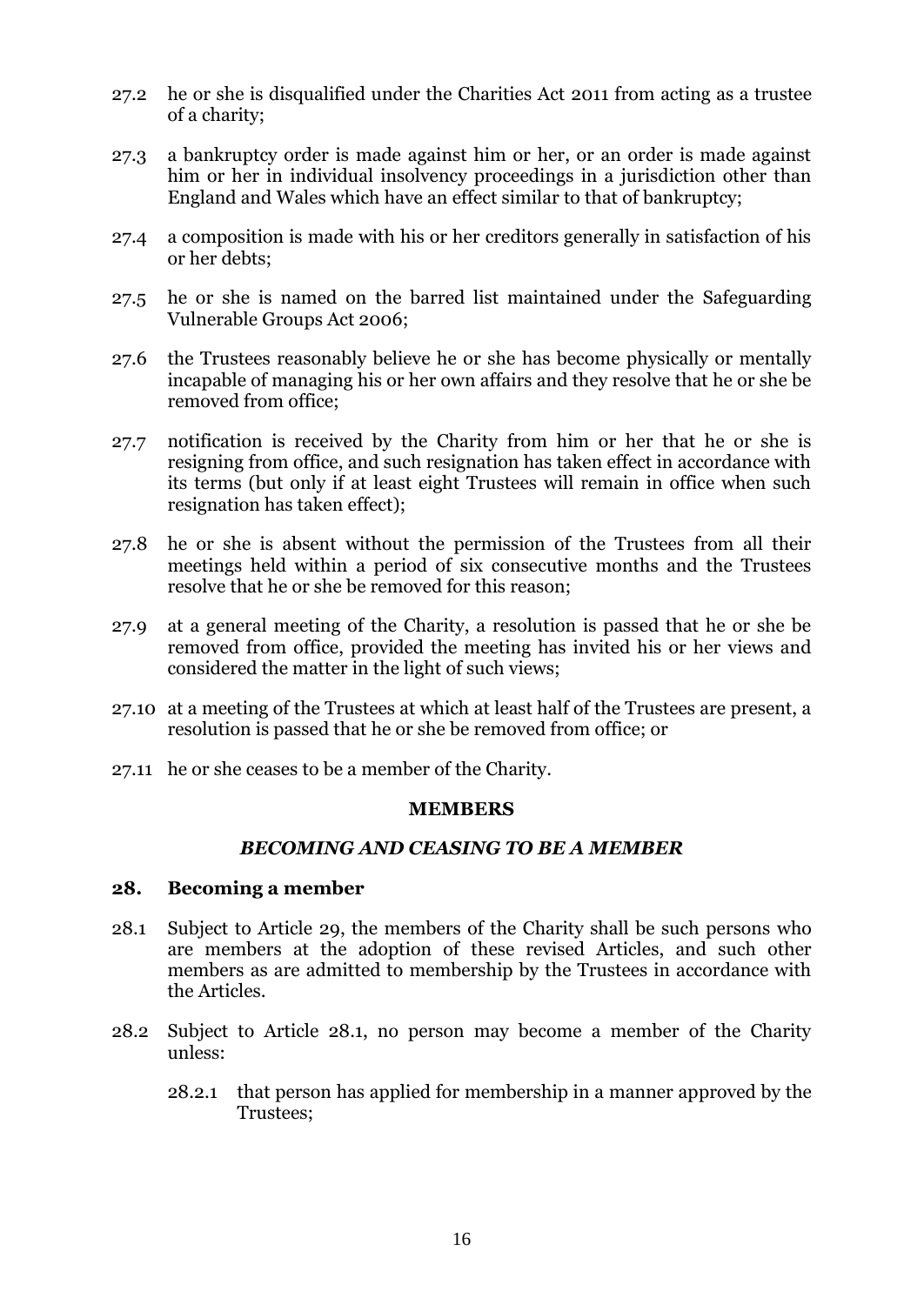- 28.2.2 that person has affirmed in writing that he or she upholds the Basis and Values set out in Article 3; and
- 28.2.3 the Trustees have approved the application. The Trustees may in their absolute discretion decline to accept any person as a member and need not give reasons for so doing.
- 28.3 The Trustees may from time to time prescribe additional criteria for and categories of membership but will not be obliged to accept persons fulfilling those criteria as members. For the avoidance of doubt, this Article 28.3 and the remainder of the Articles (and the exercise of any discretion granted to the Trustees thereunder) does not, and is not intended to, create "class rights" of members. In the event that these Articles (or the exercise of any discretion granted to the Trustees thereunder) are found to create class rights of members, any such purported rights may be varied by special resolution of the Charity (and the consent of members of any individual class is not required).

### *Register of members*

28.4 The names of the members of the Charity must be entered in the register of members.

#### <span id="page-19-0"></span>**29. Termination of membership**

- 29.1 Membership is not transferable.
- 29.2 A member shall cease to be a member:
	- 29.2.1 if the member dies;
	- 29.2.2 if the member has a bankruptcy order made against him or her, or has an order made against him or her in individual insolvency proceedings in a jurisdiction other than England and Wales which have an effect similar to that of bankruptcy;
	- 29.2.3 on the expiry of at least seven Clear Days' notice given by the member to the Charity of his or her intention to withdraw;
	- 29.2.4 if, at a meeting of the Trustees at which at least half of the Trustees are present, a resolution is passed resolving that the member or categories of members be removed from membership. Such a resolution need not be related to the conduct of members nor do the reasons for removal have to be disclosed; or
	- 29.2.5 upon the later of:
	- (a) the expiry of any applicable maximum term which the Trustees may, at their discretion, prescribe in relation to the members generally (whether current or future members) or to a category of members (a "Maximum Term"); or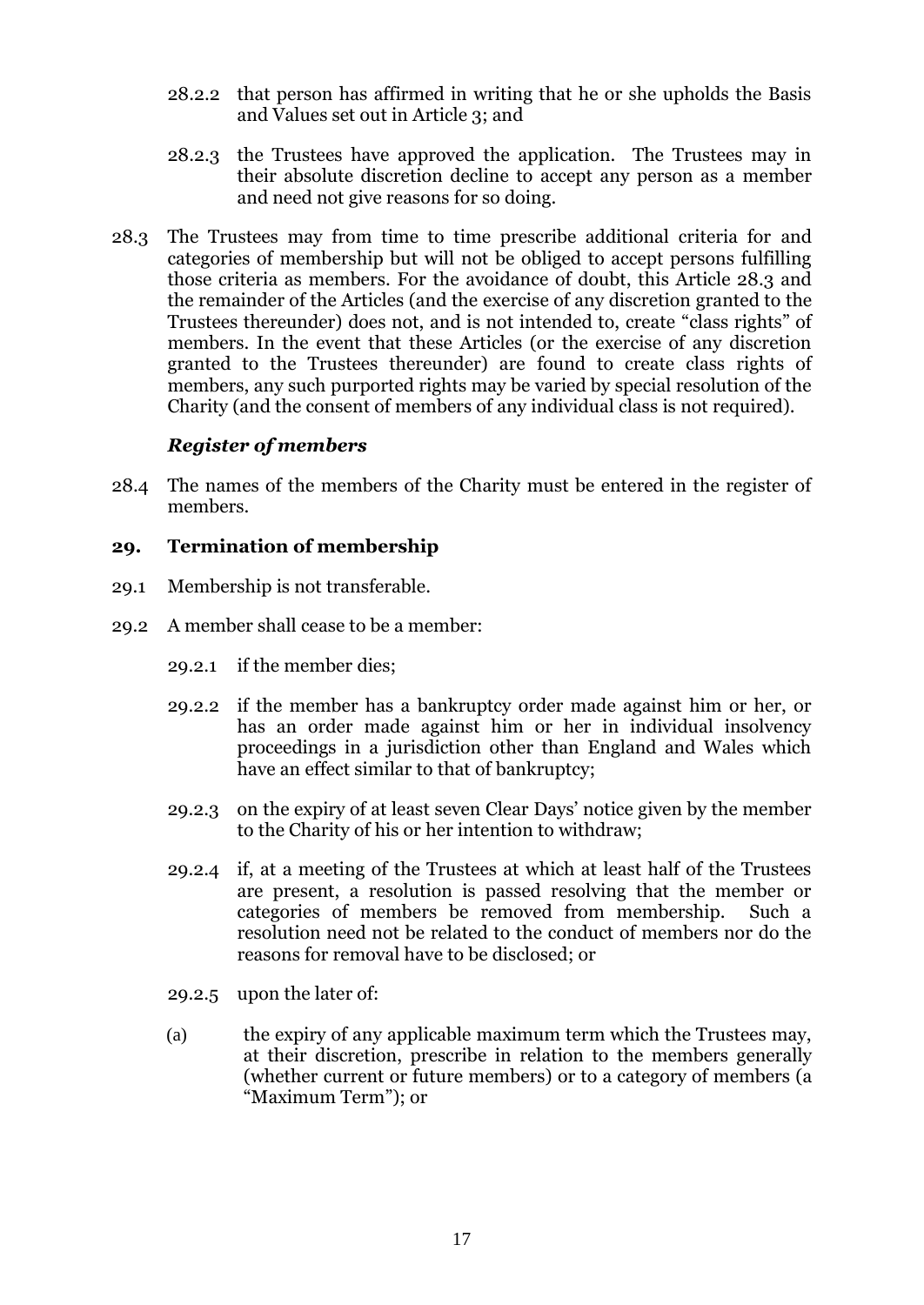(b) if the member is a Trustee at the time of expiry of an applicable Maximum Term, the date on which he or she ceases to be a Trustee in accordance with Articles 26 and 27.

# *ORGANISATION OF GENERAL MEETINGS*

# <span id="page-20-1"></span><span id="page-20-0"></span>**30. Annual general meetings**

The Charity shall hold an annual general meeting once in every calendar year. It shall be held at such time and place as the Trustees think fit.

#### <span id="page-20-2"></span>**31. Other general meetings**

- 31.1 The Trustees may call a general meeting at any time.
- 31.2 The Trustees must call a general meeting if required to do so by the members under the Companies Acts.

### <span id="page-20-3"></span>**32. Length of notice**

All general meetings must be called by either:

- 32.1 at least 14 Clear Days' notice; or
- 32.2 shorter notice if it is so agreed by a majority in number of the members having a right to attend and vote at that meeting. Any such majority must together represent at least 90% of the total voting rights at that meeting of all the members.

### <span id="page-20-4"></span>**33. Contents of notice**

- 33.1 Every notice calling a general meeting must specify the place, day and time of the meeting and the general nature of the business to be transacted.
- 33.2 If a special resolution is to be proposed, the notice must include the proposed resolution and specify that it is proposed as a special resolution.
- 33.3 In every notice calling a meeting of the Charity there must appear with reasonable prominence a statement informing the member of his or her rights to appoint another person as his or her proxy at a meeting of the Charity.
- 33.4 If the Charity gives an electronic Address in a notice calling a meeting, it will be deemed to have agreed that any Document or information relating to proceedings at the meeting may be sent by Electronic Means to that Address (subject to any conditions or limitations specified in the notice).

# <span id="page-20-5"></span>**34. Service of notice**

Notice of general meetings must be given to every member, to the Trustees and to the auditors of the Charity.

### <span id="page-20-6"></span>**35. Quorum for general meetings**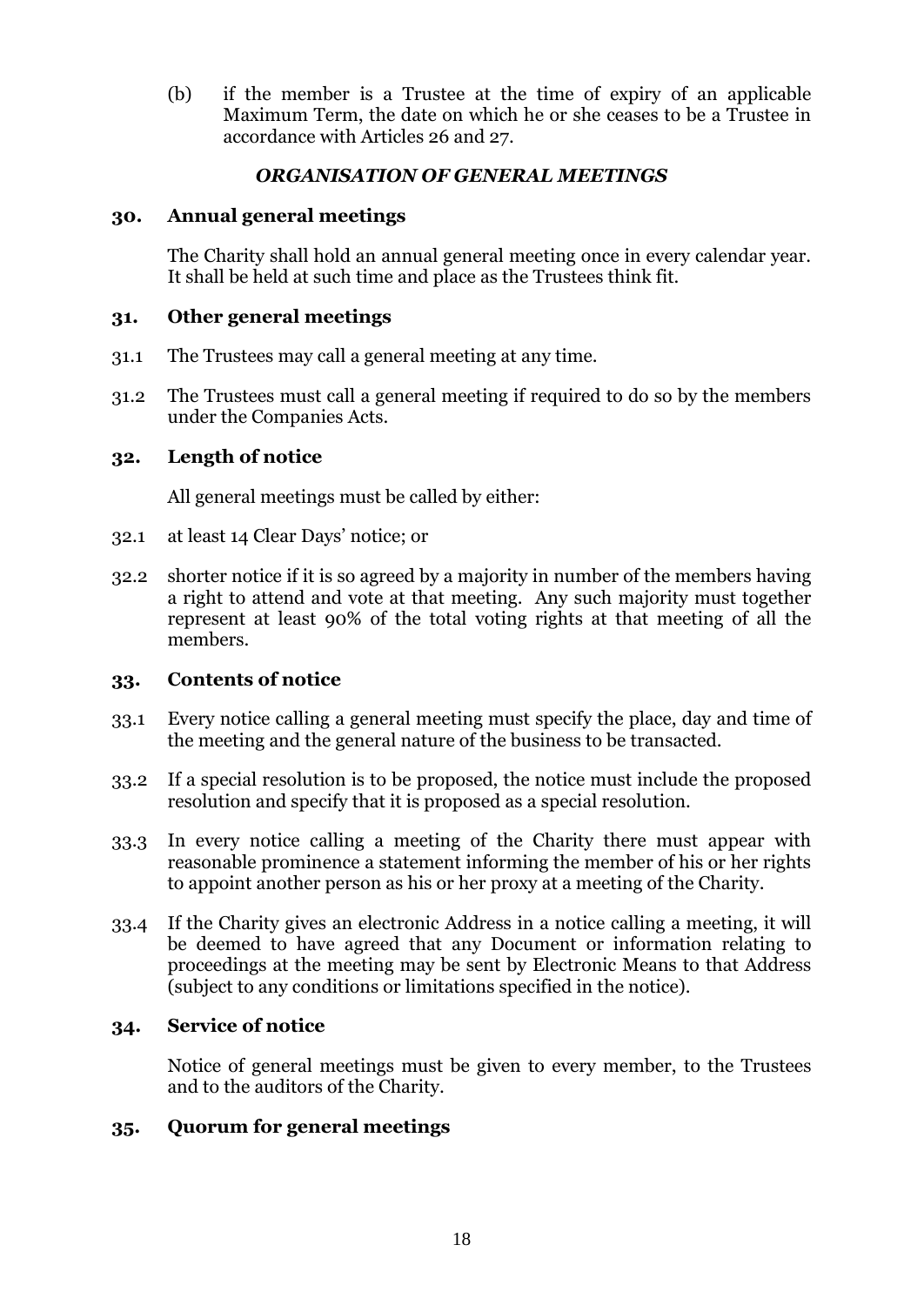- 35.1 No business (other than the appointment of the chair of the meeting) may be transacted at a general meeting unless a quorum is present. The quorum shall be seven persons entitled to vote on the business to be transacted (each being a member or a proxy for a member).
- 35.2 If a quorum is not present within half an hour from the time appointed for the meeting, the meeting shall stand adjourned to the same day in the next week at the same time and place, or to such day (within 14 days of the original meeting), time and place as the Trustees may determine, and if at the adjourned meeting a quorum is not present within half an hour from the time appointed for the meeting those present and entitled to vote shall be a quorum.

# <span id="page-21-0"></span>**36. Chairing general meetings**

- <span id="page-21-2"></span>36.1 The Chair (if any) or in his or her absence some other Trustee nominated by the Trustees shall preside as chair of every general meeting.
- 36.2 If neither the Chair nor any Trustee nominated in accordance with Article [36.1](#page-21-2) is present within fifteen minutes after the time appointed for holding the meeting and willing to act, the Trustees present shall elect one of their number to chair the meeting and, if there is only one Trustee present and willing to act, he or she shall be chair of the meeting.
- <span id="page-21-3"></span>36.3 If no Trustee is present and willing to act as chair of the meeting within fifteen minutes after the time appointed for holding the meeting, the members present in person or by proxy and entitled to vote must choose one of the members present in person to be chair of the meeting. For the avoidance of doubt, a proxy holder who is not a member entitled to vote shall not be entitled to be appointed chair of the meeting under this Article [36.3.](#page-21-3)

# <span id="page-21-1"></span>**37. Attendance and speaking at general meetings**

- 37.1 A person is able to exercise the right to speak at a general meeting when that person is in a position to communicate to all those attending the meeting, during the meeting, any information or opinions which that person has on the business of the meeting.
- 37.2 A person is able to exercise the right to vote at a general meeting when:
	- 37.2.1 that person is able to vote, during the meeting, on resolutions put to the vote at the meeting; and
	- 37.2.2 that person's vote can be taken into account in determining whether or not such resolutions are passed at the same time as the votes of all the other persons attending the meeting.
- 37.3 The Trustees may (in their discretion) make whatever arrangements they consider appropriate to enable those attending a general meeting to exercise their rights to speak or vote at it. Insofar as any additional arrangements have been made to allow people to attend, speak or vote at a meeting without being in the physical place where the meeting is held, these additional arrangements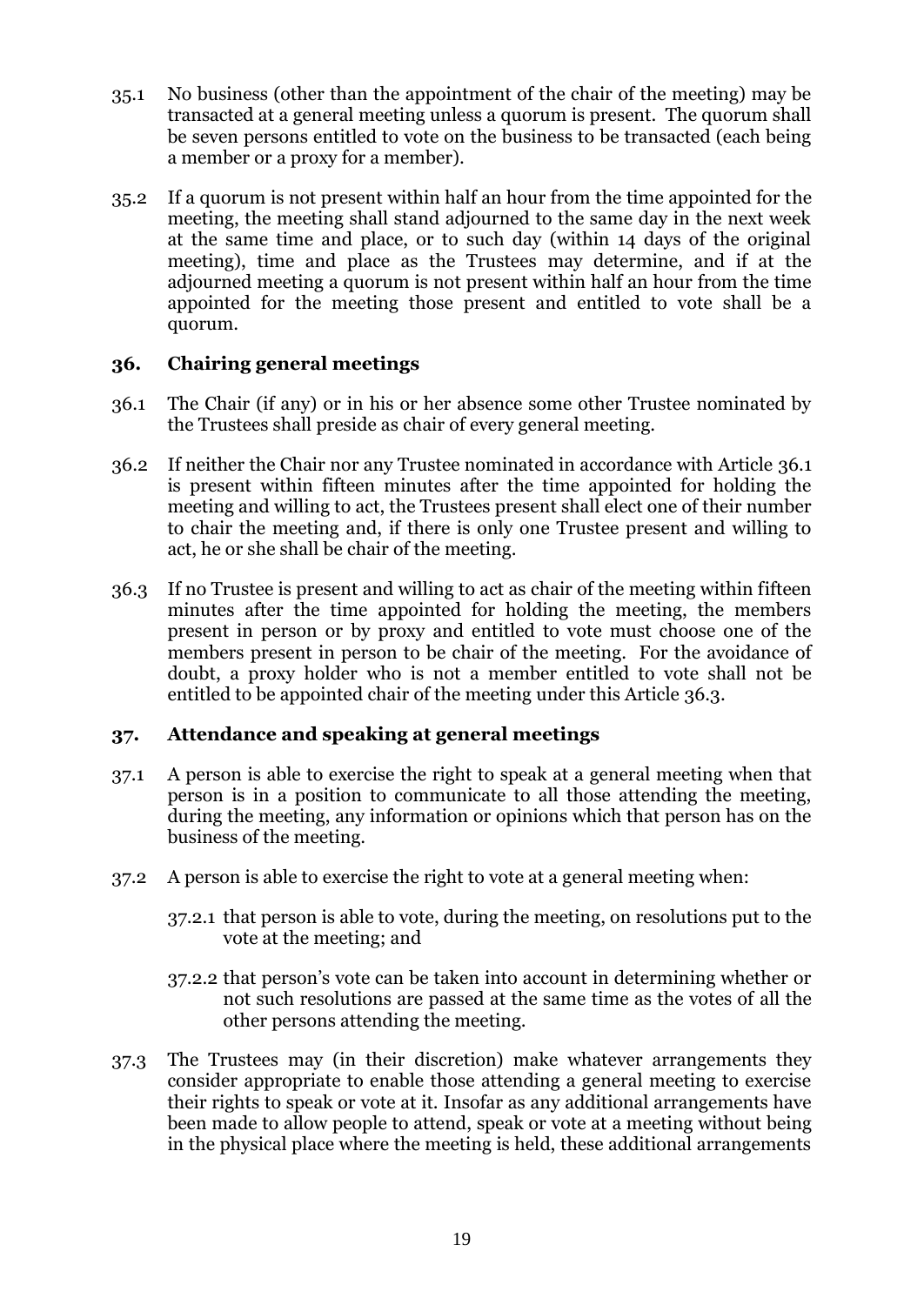can be terminated by the Trustees or the chair of the meeting at their discretion (for example, in the event of technical failure).

- 37.4 In determining attendance at a general meeting, it is immaterial whether any two or more members attending it are in the same place as each other.
- 37.5 Two or more persons who are not in the same place as each other attend a general meeting if their circumstances are such that if they have (or were to have) rights to speak and vote at that meeting, they are (or would be) able to exercise them.
- 37.6 The chair of the meeting may permit other persons who are not members of the Charity to attend and speak at a general meeting.

#### <span id="page-22-0"></span>**38. Adjournment**

- 38.1 The chair of the meeting may adjourn a general meeting at which a quorum is present if:
	- 38.1.1 the meeting consents to an adjournment; or
	- 38.1.2 it appears to the chair of the meeting that an adjournment is necessary to protect the safety of any person attending the meeting or ensure that the business of the meeting is conducted in an orderly manner.
- 38.2 When adjourning a general meeting, the chair of the meeting must either specify the time and place to which it is adjourned or state that it is to continue at a time and place to be fixed by the Trustees.
- 38.3 If the continuation of an adjourned meeting is to take place more than 14 days after it was adjourned, the Charity must give at least 7 Clear Days' notice of it:
	- 38.3.1 to the same persons to whom notice of the Charity's general meetings is required to be given; and
	- 38.3.2 containing the same information which such notice is required to contain.
- 38.4 No business may be transacted at an adjourned general meeting which could not properly have been transacted at the meeting if the adjournment had not taken place.

### *VOTING AT GENERAL MEETINGS*

#### <span id="page-22-2"></span><span id="page-22-1"></span>**39. Voting: general**

- 39.1 A resolution put to the vote of a general meeting must be decided on a show of hands unless a poll is duly demanded in accordance with the Articles.
- 39.2 On a vote on a resolution at a meeting on a show of hands, unless a poll is duly demanded, a declaration by the chair of the meeting that the resolution: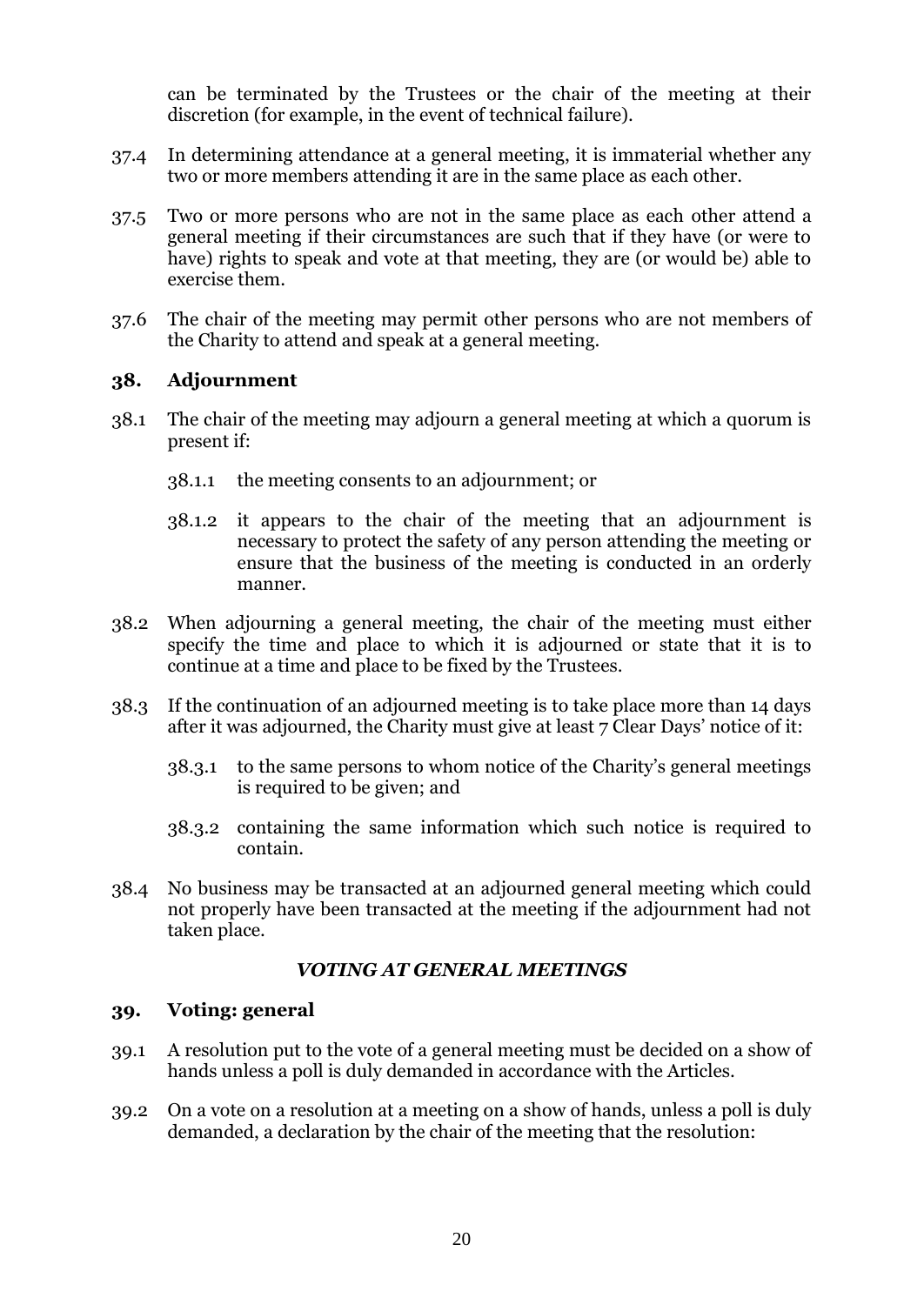39.2.1 has or has not been passed; or

39.2.2 passed with a particular majority;

is conclusive evidence of that fact without proof of the number or proportion of the votes recorded in favour of or against the resolution. An entry in respect of such a declaration in minutes of the meeting recorded in accordance with Article [52](#page-31-3) is also conclusive evidence of that fact without such proof.

#### <span id="page-23-0"></span>**40. Votes**

#### *Votes on a show of hands*

- 40.1 On a vote on a resolution which is carried out by a show of hands, the following persons have one vote each:
	- 40.1.1 each member present in person; and
	- 40.1.2 (subject to Article [45.3\)](#page-26-0) each proxy present who has been duly appointed by one or more persons entitled to vote on the resolution;

provided that if a person attending the meeting falls within both of the above categories, he or she is not entitled to cast more than one vote but shall instead have a maximum of one vote.

#### *Votes on a poll*

40.2 On a vote on a resolution which is carried out by a poll, the following persons have one vote each:

40.2.1 every member present in person; and

40.2.2 every member present by proxy (subject to Article [45.3\)](#page-26-0).

#### *General*

40.3 In the case of an equality of votes, whether on a show of hands or on a poll, the chair of the meeting shall be entitled to a casting vote in addition to any other vote he or she may have.

#### <span id="page-23-1"></span>**41. Errors and disputes**

- 41.1 No objection may be raised to the qualification of any person voting at a general meeting except at the meeting or adjourned meeting at which the vote objected to is tendered, and every vote not disallowed at the meeting is valid.
- 41.2 Any such objection must be referred to the chair of the meeting whose decision is final.

#### <span id="page-23-2"></span>**42. Poll votes**

- 42.1 A poll on a resolution may be demanded:
	- 42.1.1 in advance of the general meeting where it is to be put to the vote; or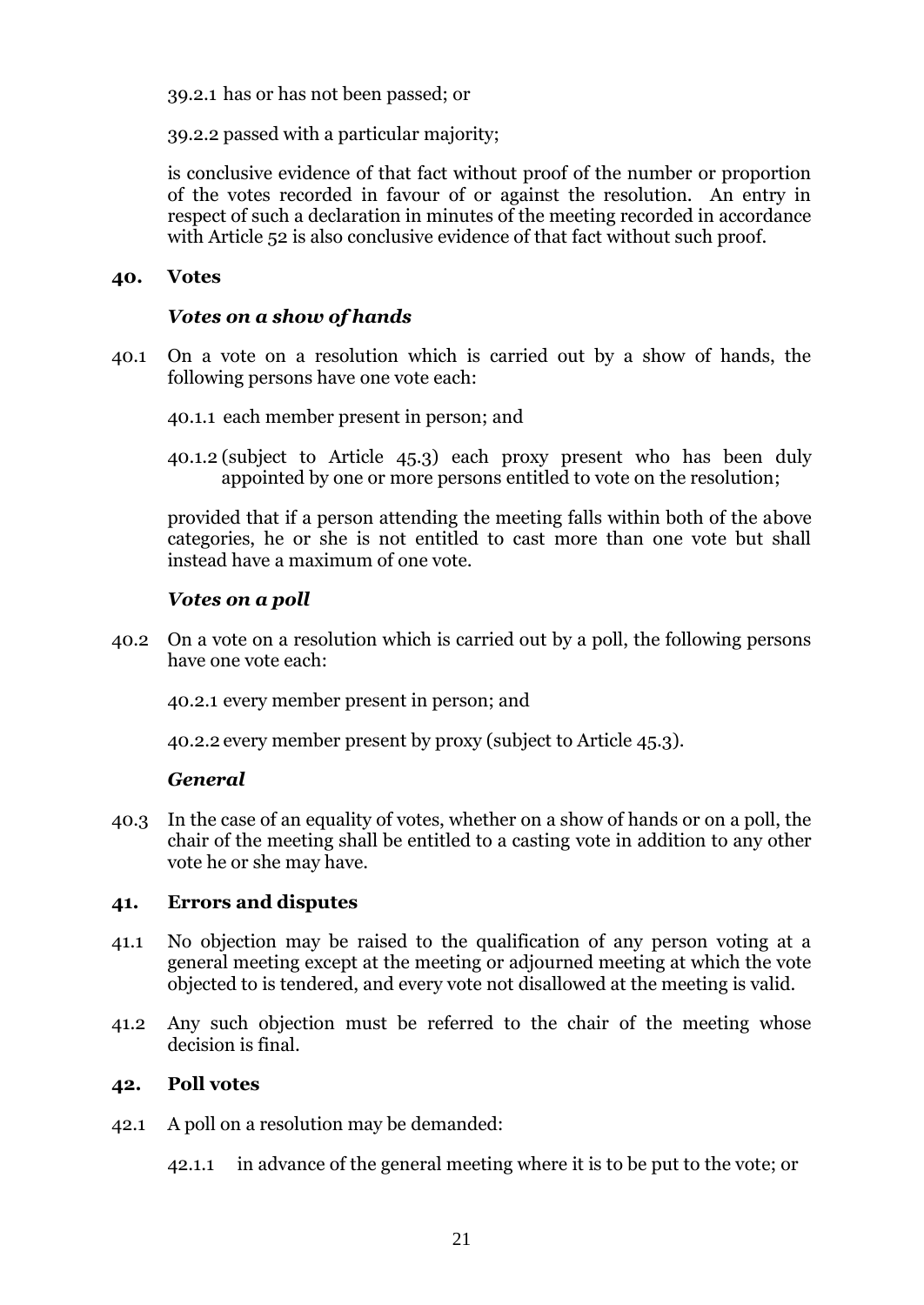- 42.1.2 at a general meeting, either before a show of hands on that resolution or immediately after the result of a show of hands on that resolution is declared.
- 42.2 A poll may be demanded by:
	- 42.2.1 the chair of the meeting;
	- 42.2.2 five or more persons having the right to vote on the resolution; or
	- 42.2.3 any person, who, by virtue of being appointed proxy for one or more members having the right to vote on the resolution, holds two or more votes.
- 42.3 A demand for a poll may be withdrawn if:
	- 42.3.1 the poll has not yet been taken; and

42.3.2 the chair of the meeting consents to the withdrawal.

# <span id="page-24-0"></span>**43. Procedure on a poll**

43.1 Subject to the Articles, polls at general meetings must be taken when, where and in such manner as the chair of the meeting directs.

# *Results*

- 43.2 The chair of the meeting may appoint scrutineers (who need not be members) and decide how and when the result of the poll is to be declared.
- 43.3 The result of a poll shall be the decision of the meeting in respect of the resolution on which the poll was demanded.

# *Timing*

- 43.4 A poll on:
	- 43.4.1 the election of the chair of the meeting; or
	- 43.4.2 a question of adjournment;

must be taken immediately.

- 43.5 Other polls must be taken within 30 days of their being demanded.
- 43.6 A demand for a poll does not prevent a general meeting from continuing, except as regards the question on which the poll was demanded.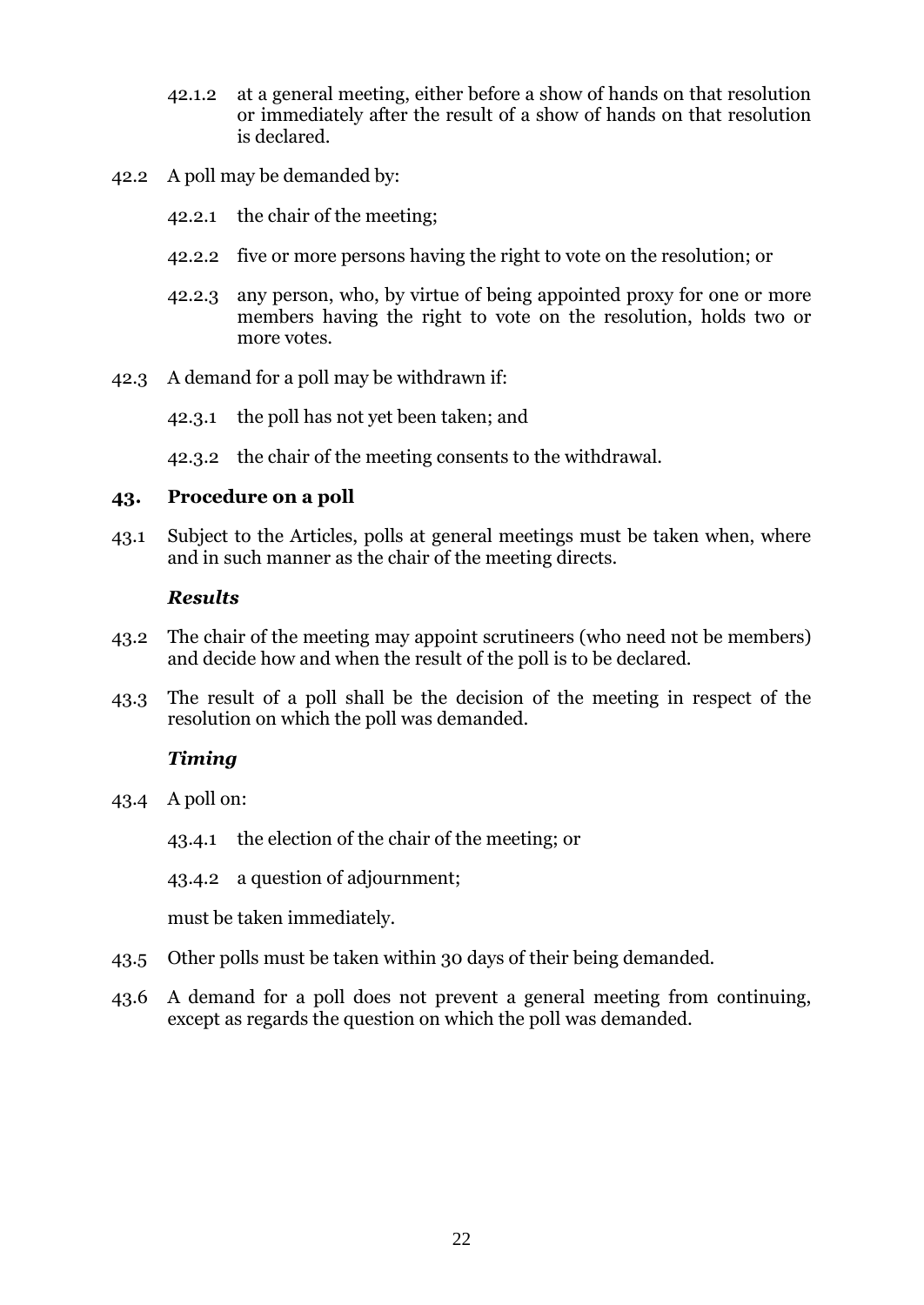# *Notice*

- 43.7 No notice need be given of a poll not taken immediately if the time and place at which it is to be taken are announced at the meeting at which it is demanded.
- 43.8 In any other case, at least 7 days' notice must be given specifying the time and place at which the poll is to be taken.

#### <span id="page-25-0"></span>**44. Proxies**

#### *Power to appoint*

44.1 A member is entitled to appoint another person as his or her proxy to exercise all or any of his or her rights to attend and speak and vote at a meeting of the Charity. A proxy must vote in accordance with any instructions given by the member by whom the proxy is appointed.

### *Manner of appointment*

- 44.2 Proxies may only validly be appointed by a notice in Writing (a "Proxy Notice") which:
	- 44.2.1 states the name and address of the member appointing the proxy;
	- 44.2.2 identifies the person appointed to be that member's proxy and the general meeting in relation to which that person is appointed;
	- 44.2.3 is signed by or on behalf of the member appointing the proxy, or is authenticated in such manner as the Trustees may determine; and
	- 44.2.4 is delivered to the Charity in accordance with the Articles and any instructions contained in the notice of general meeting to which they relate.
- 44.3 The Charity may require Proxy Notices to be delivered in a particular form, and may specify different forms for different purposes.
- 44.4 Proxy Notices may specify how the proxy appointed under them is to vote (or that the proxy is to abstain from voting) on one or more resolutions.
- 44.5 Unless a Proxy Notice indicates otherwise, it must be treated as:
	- 44.5.1 allowing the person appointed under it as a proxy discretion as to how to vote on any resolutions put to the meeting; and
	- 44.5.2 appointing that person as a proxy in relation to any adjournment of the general meeting to which it relates as well as the meeting itself.

### <span id="page-25-1"></span>**45. Delivery of Proxy Notices**

- 45.1 The Proxy Notification Address in relation to any general meeting is:
	- 45.1.1 the registered office of the Charity; or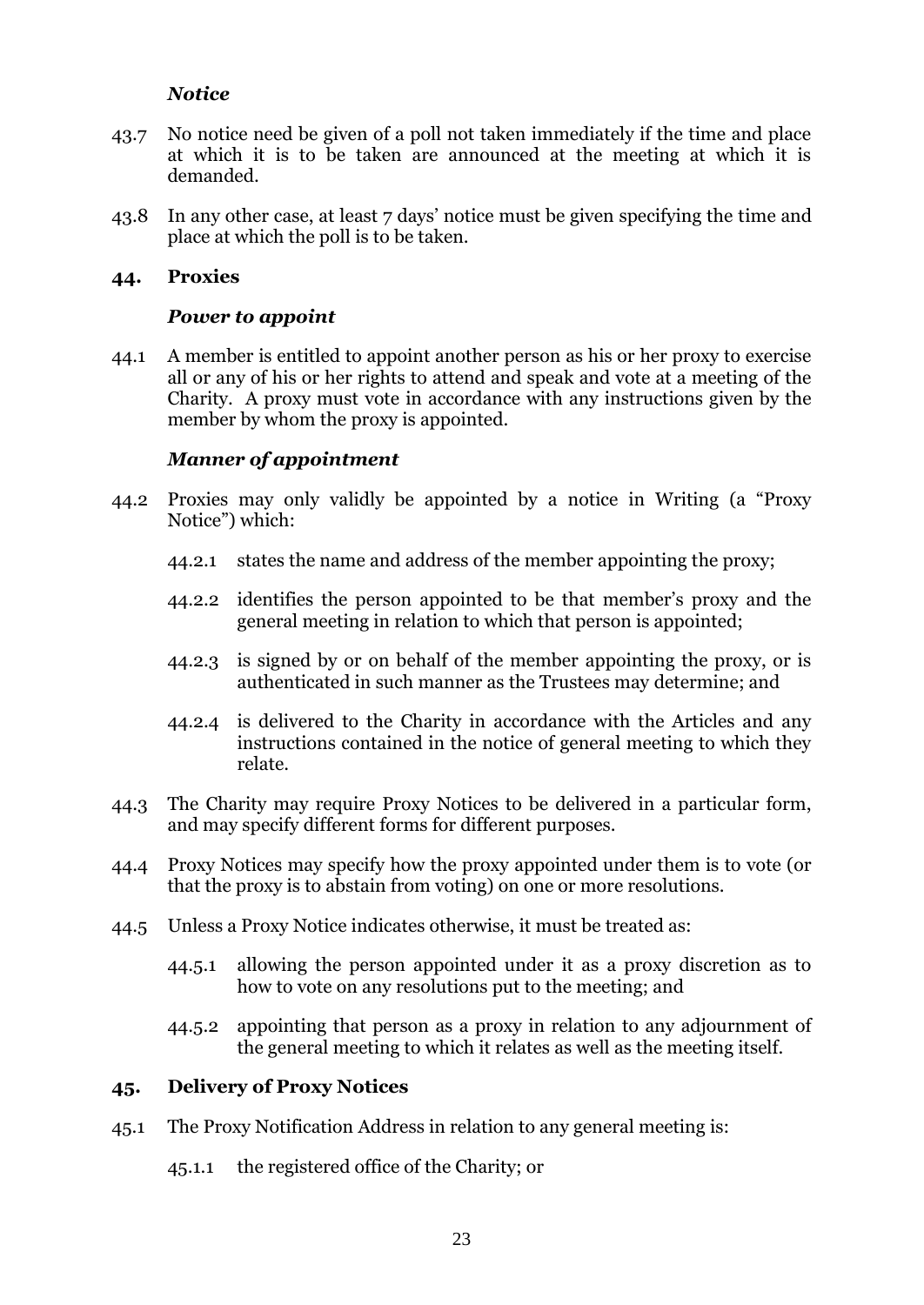45.1.2 any electronic Address falling within the scope of Article [45.2.](#page-26-1)

<span id="page-26-1"></span>45.2 If the Charity gives an electronic Address:

45.2.1 in a notice calling a meeting;

- 45.2.2 in an instrument of proxy sent out by it in relation to the meeting; or
- 45.2.3 in an invitation to appoint a proxy issued by it in relation to the meeting;

it will be deemed to have agreed that any Document or information relating to proxies for that meeting may be sent by Electronic Means to that Address (subject to any conditions or limitations specified in the notice). In this Article [45.2,](#page-26-1) Documents relating to proxies include the appointment of a proxy in relation to a meeting, any document necessary to show the validity of, or otherwise relating to, the appointment of a proxy, and notice of the termination of the authority of a proxy.

# *Attendance of member*

<span id="page-26-0"></span>45.3 A person who is entitled to attend, speak or vote (either on a show of hands or on a poll) at a general meeting remains so entitled in respect of that meeting or any adjournment of it, even though a valid Proxy Notice has been delivered to the Charity by or on behalf of that person. If the person casts a vote in such circumstances, any vote cast by the proxy appointed under the Proxy Notice is not valid.

# *Timing*

- <span id="page-26-4"></span>45.4 Subject to Articles [45.5](#page-26-2) and [45.6,](#page-26-3) a Proxy Notice must be received at a Proxy Notification Address not less than 48 hours before the general meeting or adjourned meeting to which it relates.
- <span id="page-26-2"></span>45.5 In the case of a poll taken more than 48 hours after it is demanded, the Proxy Notice must be received at a Proxy Notification Address not less than 24 hours before the time appointed for the taking of the poll.
- <span id="page-26-3"></span>45.6 In the case of a poll not taken during the meeting but taken not more than 48 hours after it was demanded, the Proxy Notice must be:
	- 45.6.1 received in accordance with Article [45.4;](#page-26-4) or
	- 45.6.2 given to the chair or Secretary (if any) at the meeting at which the poll was demanded.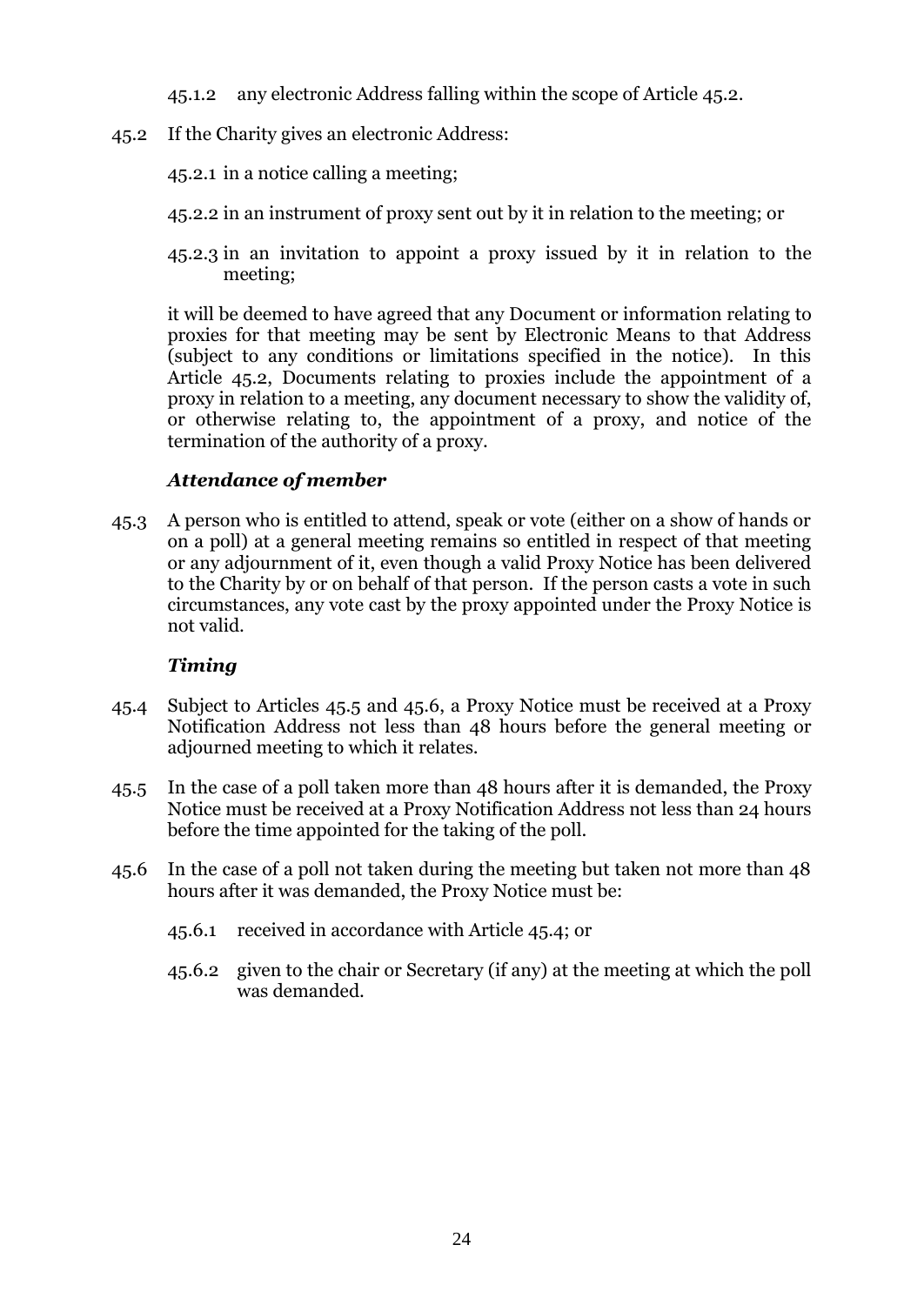### *Interpretation*

45.7 Saturdays, Sundays, and Public Holidays are not counted when calculating the 48 hour and 24 hour periods referred to in this Article [45.](#page-25-1)

#### *Revocation*

- 45.8 An appointment under a Proxy Notice may be revoked by delivering a notice in Writing given by or on behalf of the person by whom or on whose behalf the Proxy Notice was given to a Proxy Notification Address.
- 45.9 A notice revoking the appointment of a proxy only takes effect if it is received before:
	- 45.9.1 the start of the meeting or adjourned meeting to which it relates; or
	- 45.9.2 (in the case of a poll not taken on the same day as the meeting or adjourned meeting) the time appointed for taking the poll to which it relates.

#### *Execution*

45.10 If a Proxy Notice is not executed by the person appointing the proxy, it must be accompanied by written evidence of the authority of the person who executed it to execute it on the appointor's behalf.

#### <span id="page-27-0"></span>**46. Amendments to resolutions**

- 46.1 An ordinary resolution to be proposed at a general meeting may be amended by ordinary resolution if:
	- 46.1.1 notice of the proposed amendment is given to the Charity in Writing by a person entitled to vote at the general meeting at which it is to be proposed not less than 48 hours (excluding Saturdays, Sundays and Public Holidays) before the meeting is to take place (or such later time as the chair of the meeting may decide); and
	- 46.1.2 the proposed amendment does not, in the reasonable opinion of the chair of the meeting, materially alter the scope of the resolution.
- 46.2 A special resolution to be proposed at a general meeting may be amended by ordinary resolution, if:
	- 46.2.1 the chair of the meeting proposes the amendment at the general meeting at which the resolution is to be proposed; and
	- 46.2.2 the amendment does not go beyond what is necessary to correct a grammatical or other non-substantive error in the resolution.
- 46.3 If the chair of the meeting, acting in good faith, wrongly decides that an amendment to a resolution is out of order, the chair's error does not invalidate the vote on that resolution.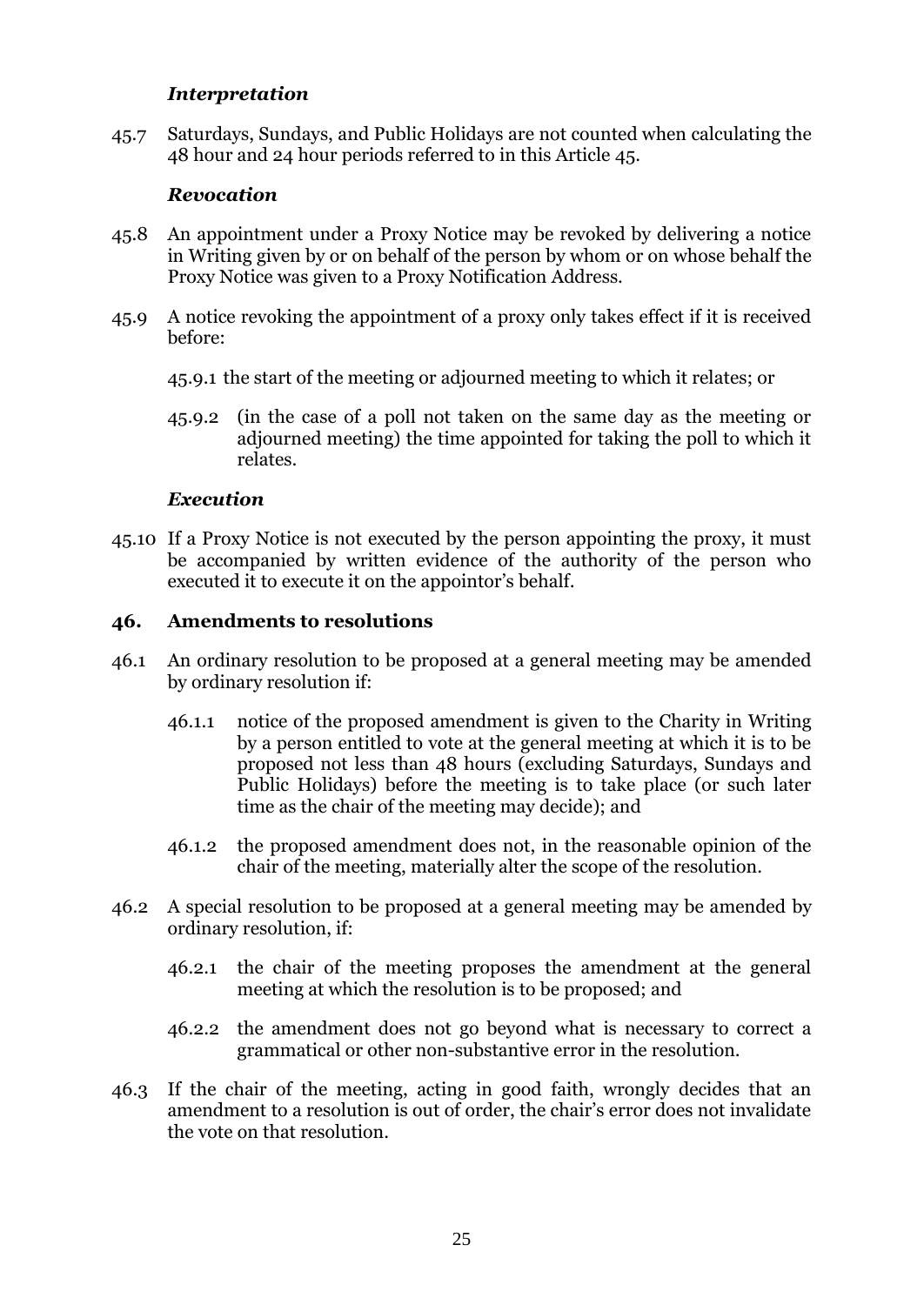# *WRITTEN RESOLUTIONS*

# <span id="page-28-1"></span><span id="page-28-0"></span>**47. Written resolutions**

# *General*

- 47.1 Subject to this Article [47](#page-28-1) a written resolution agreed by:
	- 47.1.1 members representing a simple majority; or
	- 47.1.2 (in the case of a special resolution) members representing not less than 75%;

of the total voting rights of eligible members shall be effective.

- 47.2 On a written resolution each member shall have one vote.
- 47.3 A written resolution is not a special resolution unless it stated that it was proposed as a special resolution.
- 47.4 A members' resolution under the Companies Acts removing a Trustee or auditor before the expiry of his or her term of office may not be passed as a written resolution.

# *Circulation*

- 47.5 A copy of the proposed written resolution must be sent to every eligible member together with a statement informing the member how to signify his or her agreement and the date by which the resolution must be passed if it is not to lapse.
- 47.6 In relation to a resolution proposed as a written resolution of the Charity the eligible members are the members who would have been entitled to vote on the resolution on the Circulation Date of the resolution.
- 47.7 The required majority of eligible members must signify their agreement to the written resolution within the period of 28 days beginning with the Circulation Date.
- 47.8 Communications in relation to written resolutions must be sent to the Charity's auditors in accordance with the Companies Acts.

# *Signifying agreement*

- <span id="page-28-2"></span>47.9 A member signifies his or her agreement to a proposed written resolution when the Charity receives from him or her (or from someone acting on his or her behalf) an authenticated Document:
	- 47.9.1 identifying the resolution to which it relates; and
	- 47.9.2 indicating the member's agreement to the resolution.
- 47.10 For the purposes of Article [47.9:](#page-28-2)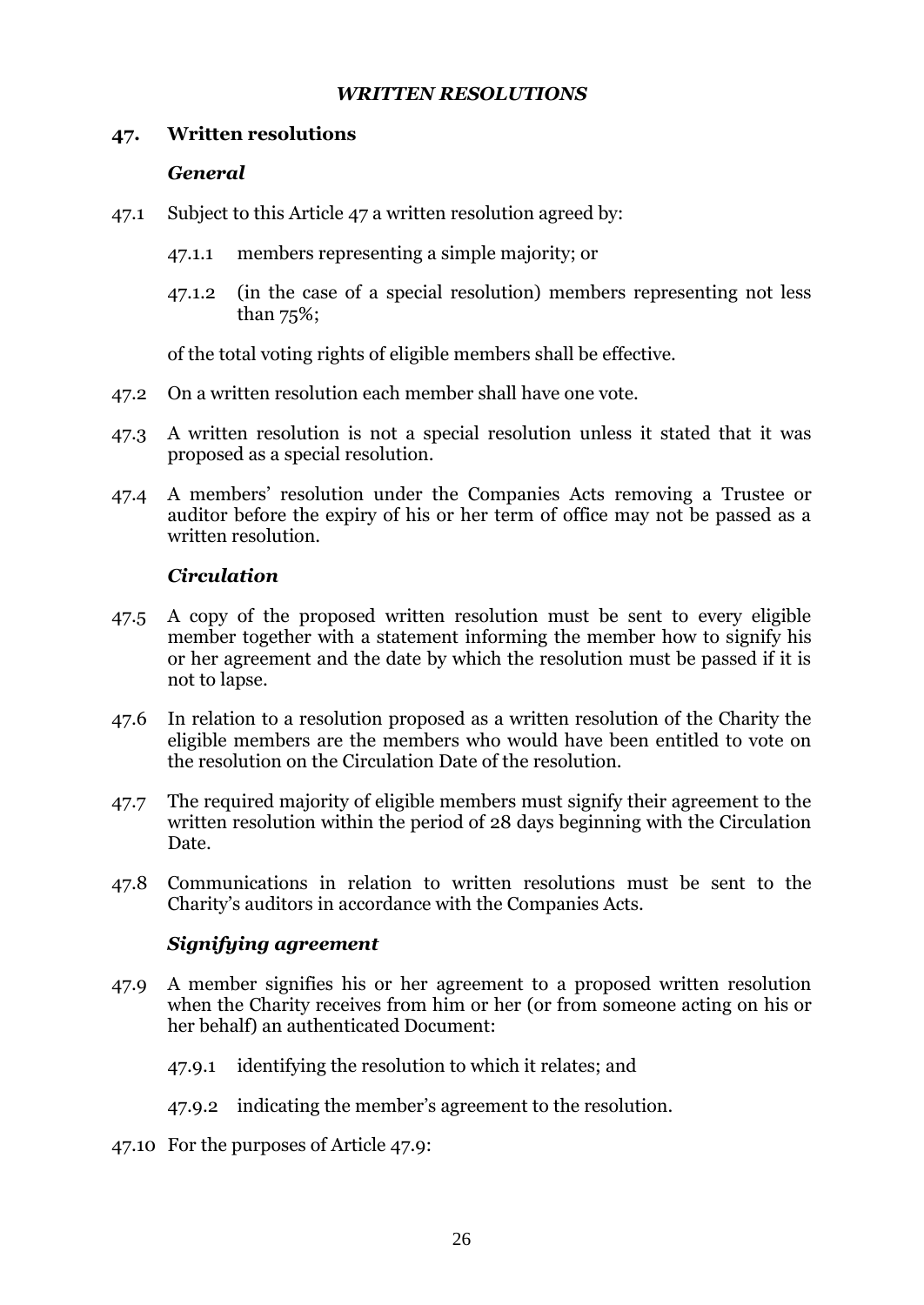- 47.10.1 a Document sent or supplied in Hard Copy Form is sufficiently authenticated if it is signed by the person sending or supplying it; and
- 47.10.2 a Document sent or supplied in Electronic Form is sufficiently authenticated if:
	- (a) the identity of the sender is confirmed in a manner specified by the Charity; or
	- (b) where no such manner has been specified by the Charity, if the communication contains or is accompanied by a statement of the identity of the sender and the Charity has no reason to doubt the truth of that statement.
- 47.11 If the Charity gives an electronic Address in any Document containing or accompanying a written resolution, it will be deemed to have agreed that any Document or information relating to that resolution may be sent by Electronic Means to that Address (subject to any conditions or limitations specified in the Document).

### **ADMINISTRATIVE ARRANGEMENTS AND MISCELLANEOUS**

### <span id="page-29-1"></span><span id="page-29-0"></span>**48. Communications by the Charity**

### *Methods of communication*

- 48.1 Subject to the Articles and the Companies Acts, any Document or information (including any notice) sent or supplied by the Charity under the Articles or the Companies Acts may be sent or supplied in any way in which the Companies Act 2006 provides for Documents or information which are authorised or required by any provision of that Act to be sent or supplied by the Charity, including without limitation:
	- 48.1.1 in Hard Copy Form;
	- 48.1.2 in Electronic Form; or
	- 48.1.3 by making it available on a website.
- 48.2 A Document or information may only be sent or supplied in Electronic Form or by making it available on a website if the recipient has agreed that it may be sent or supplied in that form or manner or is deemed to have so agreed under the Companies Acts (and has not revoked that agreement).
- 48.3 Subject to the Articles, any notice or Document to be sent or supplied to a Trustee in connection with the taking of decisions by Trustees may also be sent or supplied by the means which that Trustee has asked to be sent or supplied with such notices or Documents for the time being.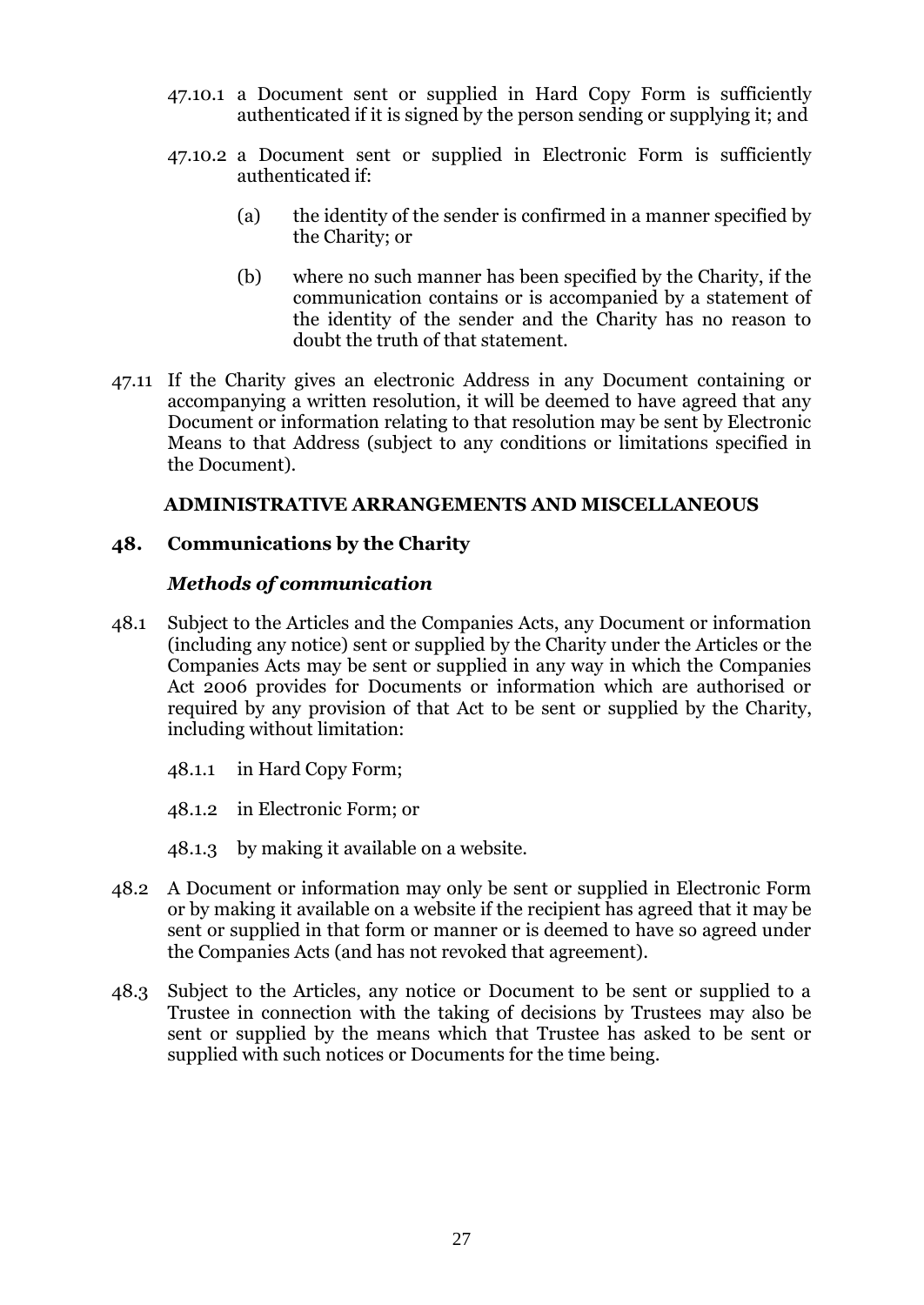# *Deemed delivery*

- 48.4 A member present in person or by proxy at a meeting of the Charity shall be deemed to have received notice of the meeting and the purposes for which it was called.
- 48.5 Where any Document or information is sent or supplied by the Charity to the members:
	- 48.5.1 where it is sent by post it is deemed to have been received 48 hours (including Saturdays, Sundays, and Public Holidays) after it was posted;
	- 48.5.2 where it is sent or supplied by Electronic Means, it is deemed to have been received on the same day that it was sent;
	- 48.5.3 where it is sent or supplied by means of a website, it is deemed to have been received:
		- (a) when the material was first made available on the website; or
		- (b) if later, when the recipient received (or is deemed to have received) notice of the fact that the material was available on the website.
- 48.6 Subject to the Companies Acts, a Trustee or any other person may agree with the Charity that notices or Documents sent to that person in a particular way are deemed to have been received within a specified time, and for the specified time to be less than 48 hours.

### *Failed delivery*

- 48.7 Where any Document or information has been sent or supplied by the Charity by Electronic Means and the Charity receives notice that the message is undeliverable:
	- 48.7.1 if the Document or information has been sent to a member or Trustee and is notice of a general meeting of the Charity, the Charity is under no obligation to send a Hard Copy of the Document or information to the member's or Trustee's postal address as shown in the Charity's register of members or Trustees, but may in its discretion choose to do so;
	- 48.7.2 in all other cases, the Charity shall send a Hard Copy of the Document or information to the member's postal address as shown in the Charity's register of members (if any), or in the case of a recipient who is not a member, to the last known postal address for that person (if any); and
	- 48.7.3 the date of service or delivery of the Documents or information shall be the date on which the original electronic communication was sent, notwithstanding the subsequent sending of Hard Copies.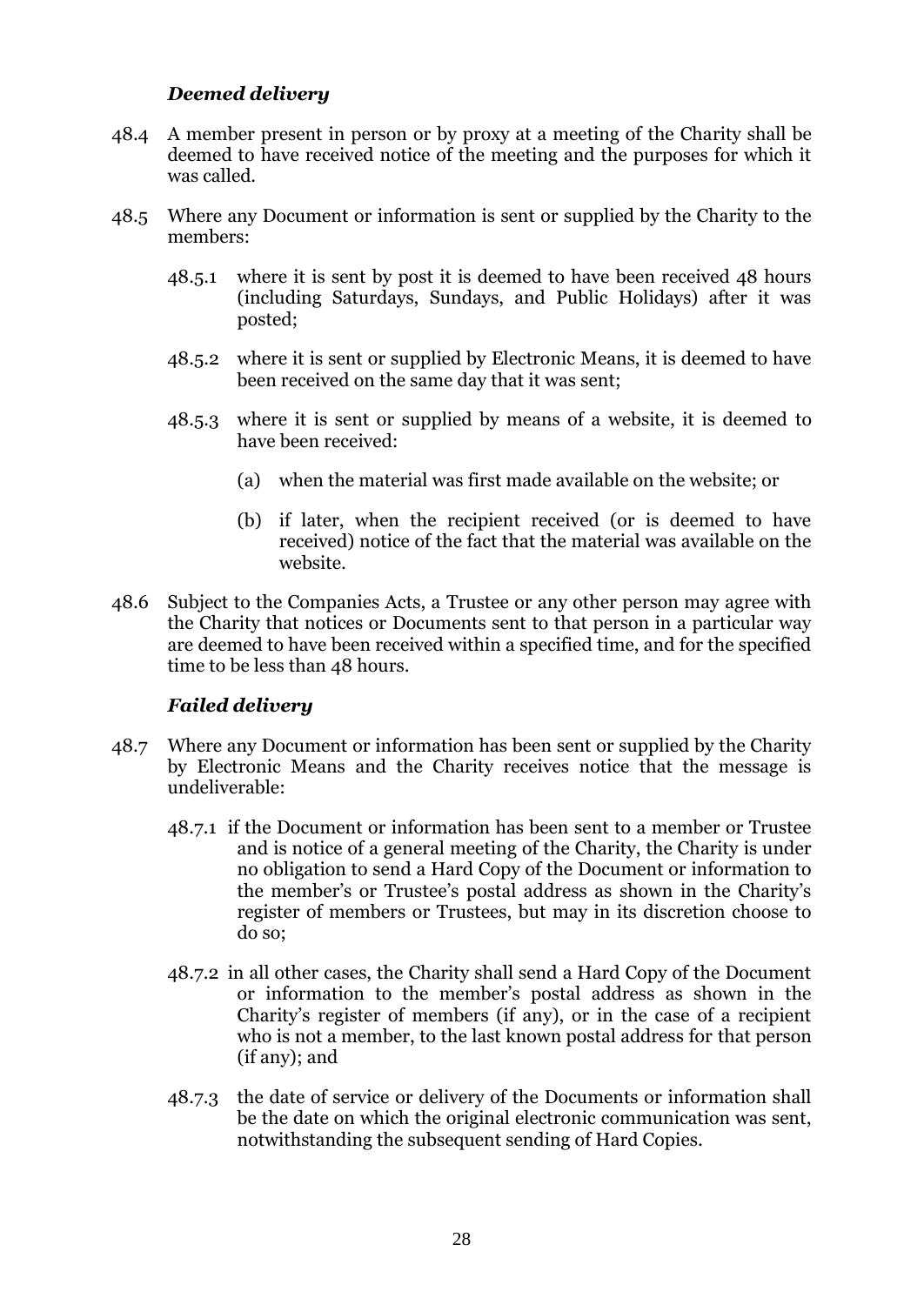#### *Exceptions*

- 48.8 Copies of the Charity's annual accounts and reports need not be sent to a person for whom the Charity does not have a current Address.
- 48.9 Notices of general meetings need not be sent to a member who does not register an Address with the Charity, or who registers only a postal address outside the United Kingdom, or to a member for whom the Charity does not have a current Address.

#### <span id="page-31-0"></span>**49. Communications to the Charity**

The provisions of the Companies Acts shall apply to communications to the Charity.

#### <span id="page-31-1"></span>**50. Secretary**

A Secretary may be appointed by the Trustees for such term, at such remuneration and upon such conditions as they may think fit, and may be removed by them. If there is no Secretary:

- 50.1 anything authorised or required to be given or sent to, or served on, the Charity by being sent to its Secretary may be given or sent to, or served on, the Charity itself, and if addressed to the Secretary shall be treated as addressed to the Charity; and
- 50.2 anything else required or authorised to be done by or to the Secretary of the Charity may be done by or to a Trustee, or a person authorised generally or specifically in that behalf by the Trustees.

#### <span id="page-31-2"></span>**51. Irregularities**

The proceedings at any meeting or on the taking of any poll or the passing of a written resolution or the making of any decision shall not be invalidated by reason of any accidental informality or irregularity (including any accidental omission to give or any non-receipt of notice) or any want of qualification in any of the persons present or voting or by reason of any business being considered which is not specified in the notice.

#### <span id="page-31-3"></span>**52. Minutes**

The Trustees must cause minutes to be made:

- 52.1 of all appointments of officers made by the Trustees;
- 52.2 of all resolutions of the Charity and of the Trustees (including, without limitation, decisions of the Trustees made without a meeting); and
- 52.3 of all proceedings at meetings of the Charity and of the Trustees, and of committees of Trustees, including the names of the Trustees present at each such meeting;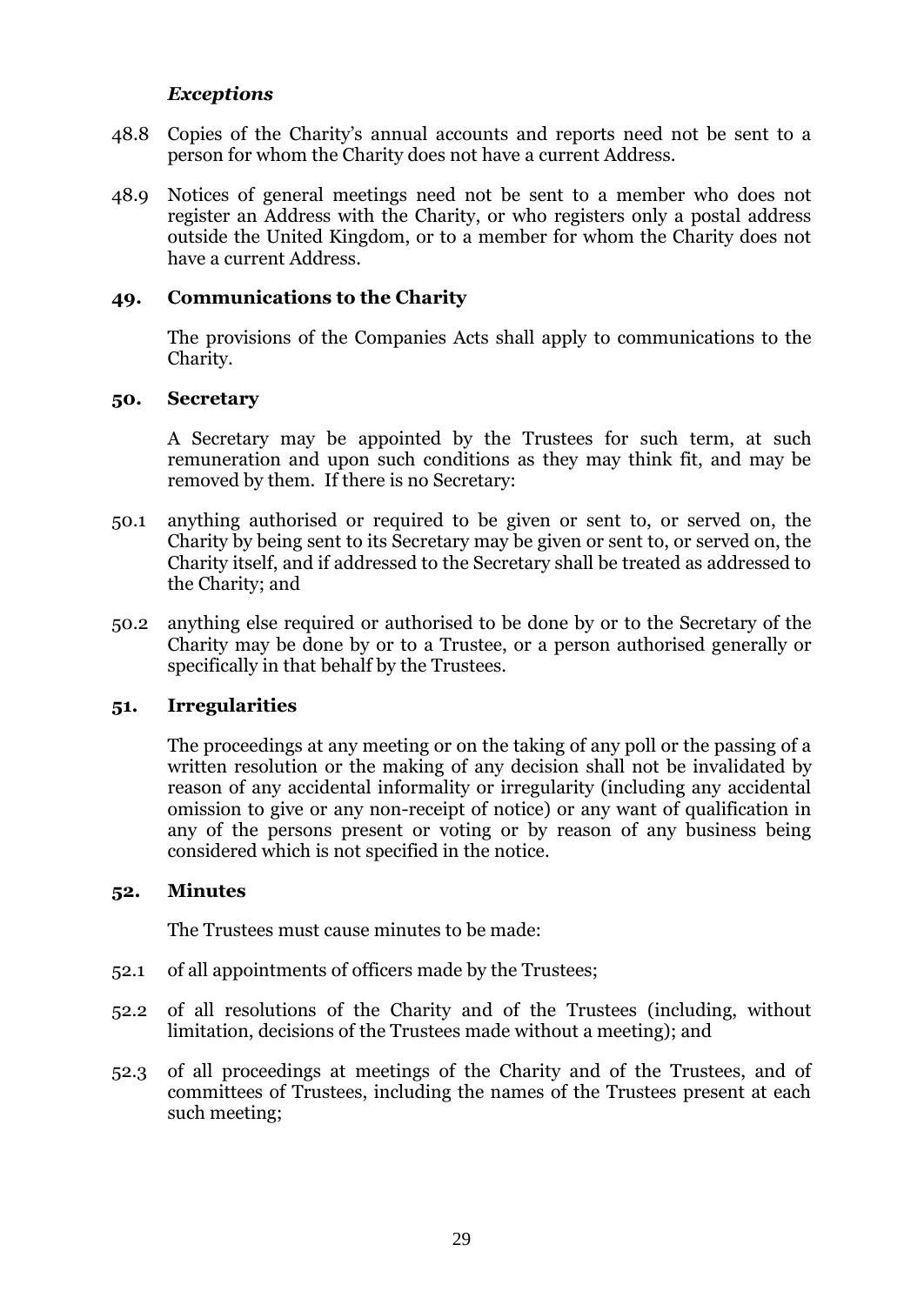and any such minute, if purported to be signed (or in the case of minutes of Trustees' meetings signed or authenticated) by the chair of the meeting at which the proceedings were had, or by the chair of the next succeeding meeting, shall, as against any member or Trustee of the Charity, be sufficient evidence of the proceedings.

# <span id="page-32-0"></span>**53. Records and accounts**

- 53.1 The Trustees shall comply with the requirements of the Companies Acts and of the Charities Act 2011 as to maintaining a members' register, keeping financial records, the audit or examination of accounts and the preparation and transmission to the Registrar of Companies and the Charity Commission of:
	- 53.1.1 annual reports;
	- 53.1.2 annual returns or confirmation statements; and
	- 53.1.3 annual statements of account.
- 53.2 Except as provided by law or authorised by the Trustees or an ordinary resolution of the Charity, no person is entitled to inspect any of the Charity's accounting or other records or Documents merely by virtue of being a member.

# <span id="page-32-1"></span>**54. Exclusion of model articles**

The relevant model articles for a company limited by guarantee are hereby expressly excluded.

### **WINDING UP**

### <span id="page-32-3"></span><span id="page-32-2"></span>**55. Winding up**

- <span id="page-32-4"></span>55.1 At any time before, and in expectation of, the winding up or dissolution of the Charity, the members of the Charity or, subject to any resolution of the members, the Trustees, may resolve that any net assets of the Charity after all its debts and liabilities have been paid, or provision made for them, shall on the dissolution or winding up of the Charity be applied or transferred in any of the following ways:
	- 55.1.1 directly for the objects of the Charity; or
	- 55.1.2 to any institution or institutions which is or are regarded as charitable under the law of every part of the United Kingdom:
		- (a) for purposes similar to the objects of the Charity; or
		- (b) for use for particular purposes that fall within the objects of the Charity.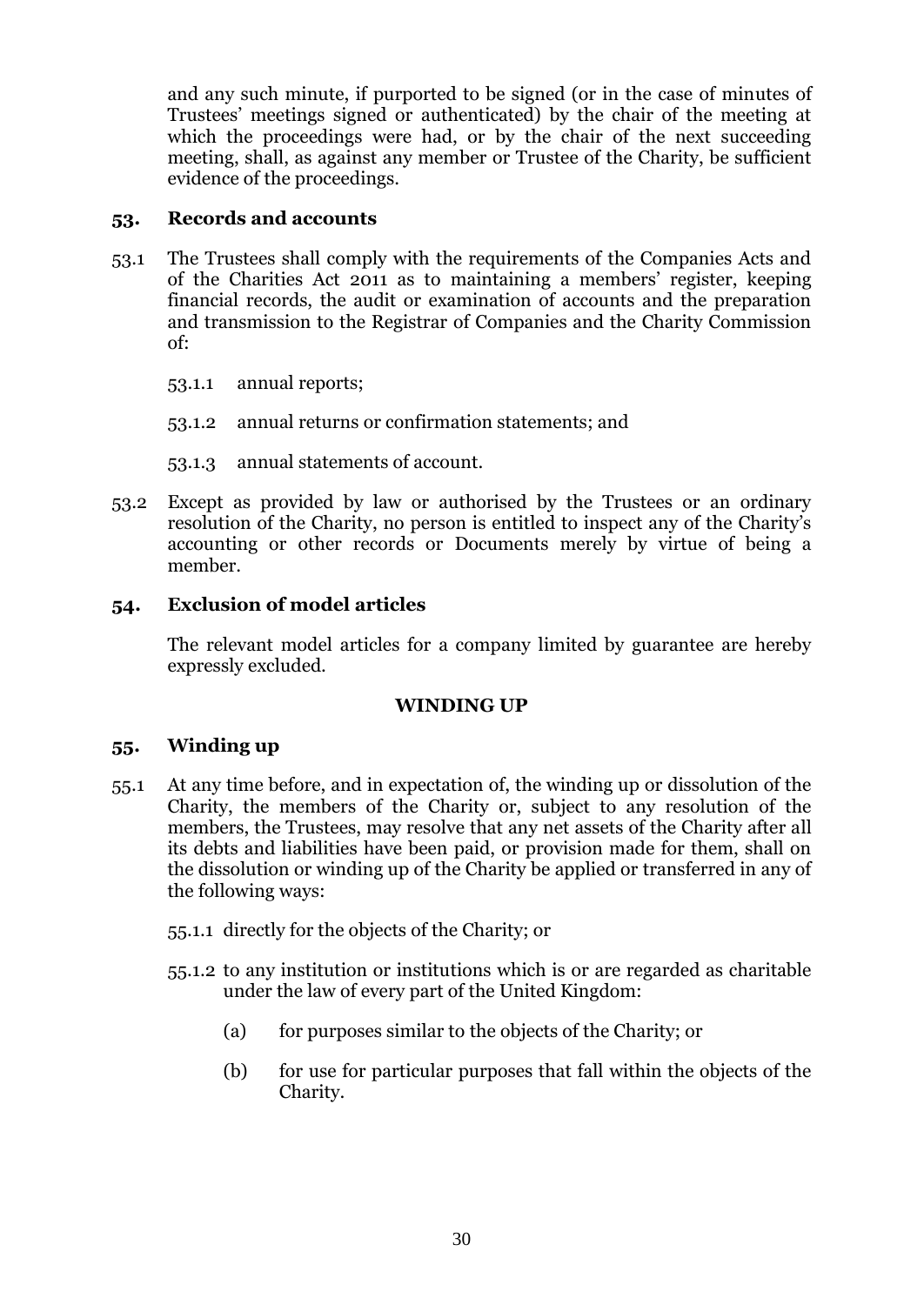- 55.2 In no circumstances shall the net assets of the Charity be paid to or distributed among the members of the Charity under this Article [55](#page-32-3) (except to a member that is itself an institution chosen to benefit under this Article [55\)](#page-32-3).
- 55.3 If no resolution is passed in accordance with Article [55.1](#page-32-4) the net assets of the Charity shall be applied for such purposes regarded as charitable under the law of every part of the United Kingdom as are directed by the Charity Commission.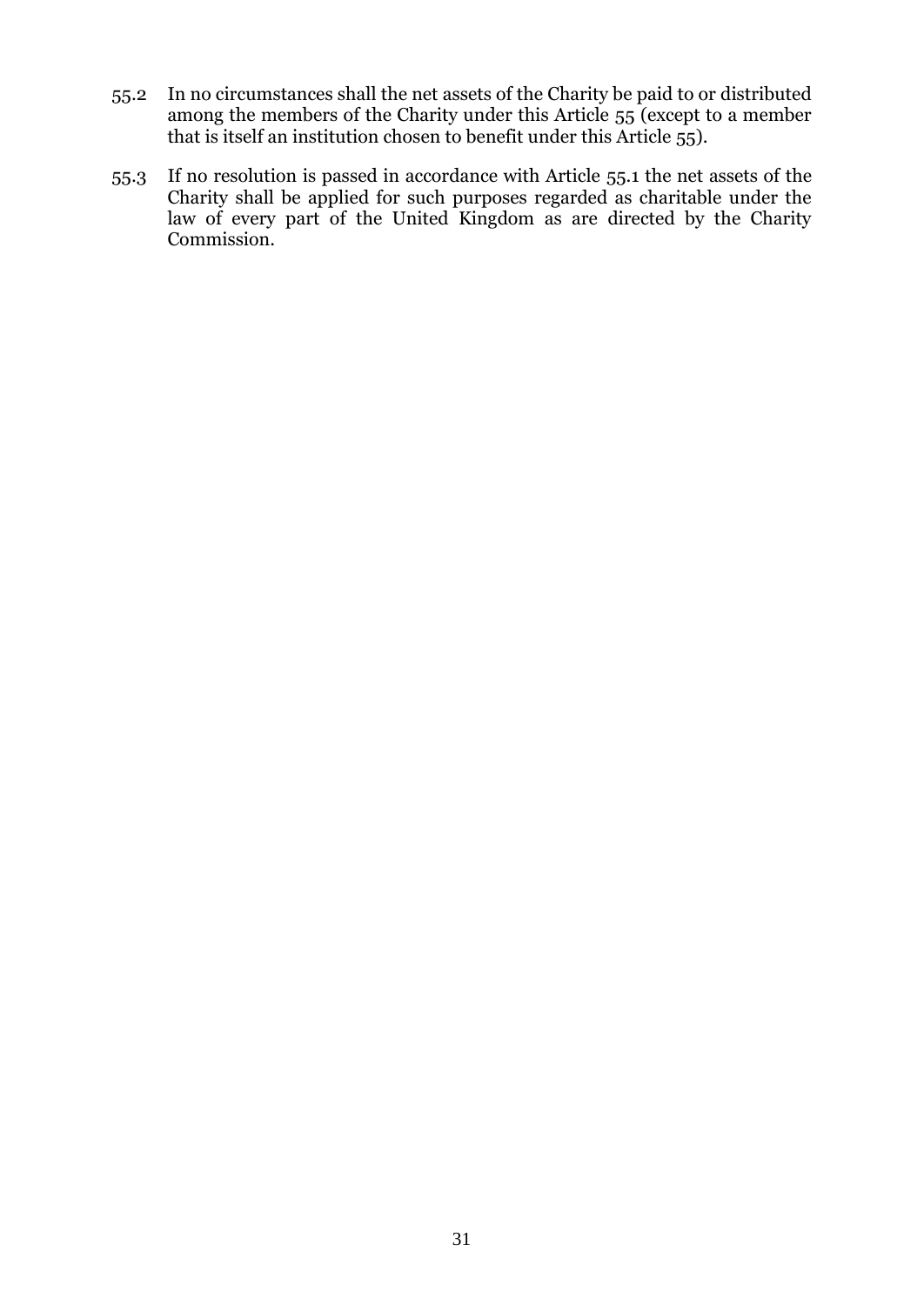# **SCHEDULE**

# **INTERPRETATION**

# <span id="page-34-1"></span><span id="page-34-0"></span>**Defined terms**

1. In the Articles, unless the context requires otherwise, the following terms shall have the following meanings:

|     | <b>Term</b>        | <b>Meaning</b>                                                                                                                                                                                      |
|-----|--------------------|-----------------------------------------------------------------------------------------------------------------------------------------------------------------------------------------------------|
| 1.1 | "Address"          | includes a number or address used for the<br>purposes of sending or receiving documents<br>by Electronic Means;                                                                                     |
| 1.2 | "Articles"         | the Charity's articles of association;                                                                                                                                                              |
| 1.3 | "Chair"            | has the meaning given in Article 18;                                                                                                                                                                |
| 1.4 | "Charity"          | Barnardo's;                                                                                                                                                                                         |
| 1.5 | "Circulation Date" | in relation to a written resolution, has the<br>meaning given to it in the Companies Acts;                                                                                                          |
| 1.6 | "Clear Days"       | in relation to the period of a notice, that<br>period excluding the day when the notice is<br>given or deemed to be given and the day for<br>which it is given or on which it is to take<br>effect; |
| 1.7 | "Companies Acts"   | the Companies Acts (as defined in Section 2<br>of the Companies Act 2006), in so far as they<br>apply to the Charity;                                                                               |
| 1.8 | "Connected"        | any person falling within one of the following<br>categories:                                                                                                                                       |
|     |                    | (a) any spouse, civil partner, parent, child,<br>brother, sister, grandparent or grandchild<br>of a Trustee; or                                                                                     |
|     |                    | (b) the spouse or civil partner of any person<br>in $(a)$ ; or                                                                                                                                      |
|     |                    | (c) any other person in a relationship with a<br>Trustee which may reasonably<br>be<br>regarded as equivalent to such a<br>relationship as is mentioned at (a) or (b);<br>or                        |
|     |                    | (d) any company, partnership or firm of<br>which a Trustee is a paid director,<br>member, partner or employee,<br><b>or</b><br>shareholder holding more than 1% of the<br>capital;                  |
|     |                    |                                                                                                                                                                                                     |

# **1.9 "Deputy Chair"** has the meaning given in Article 18;